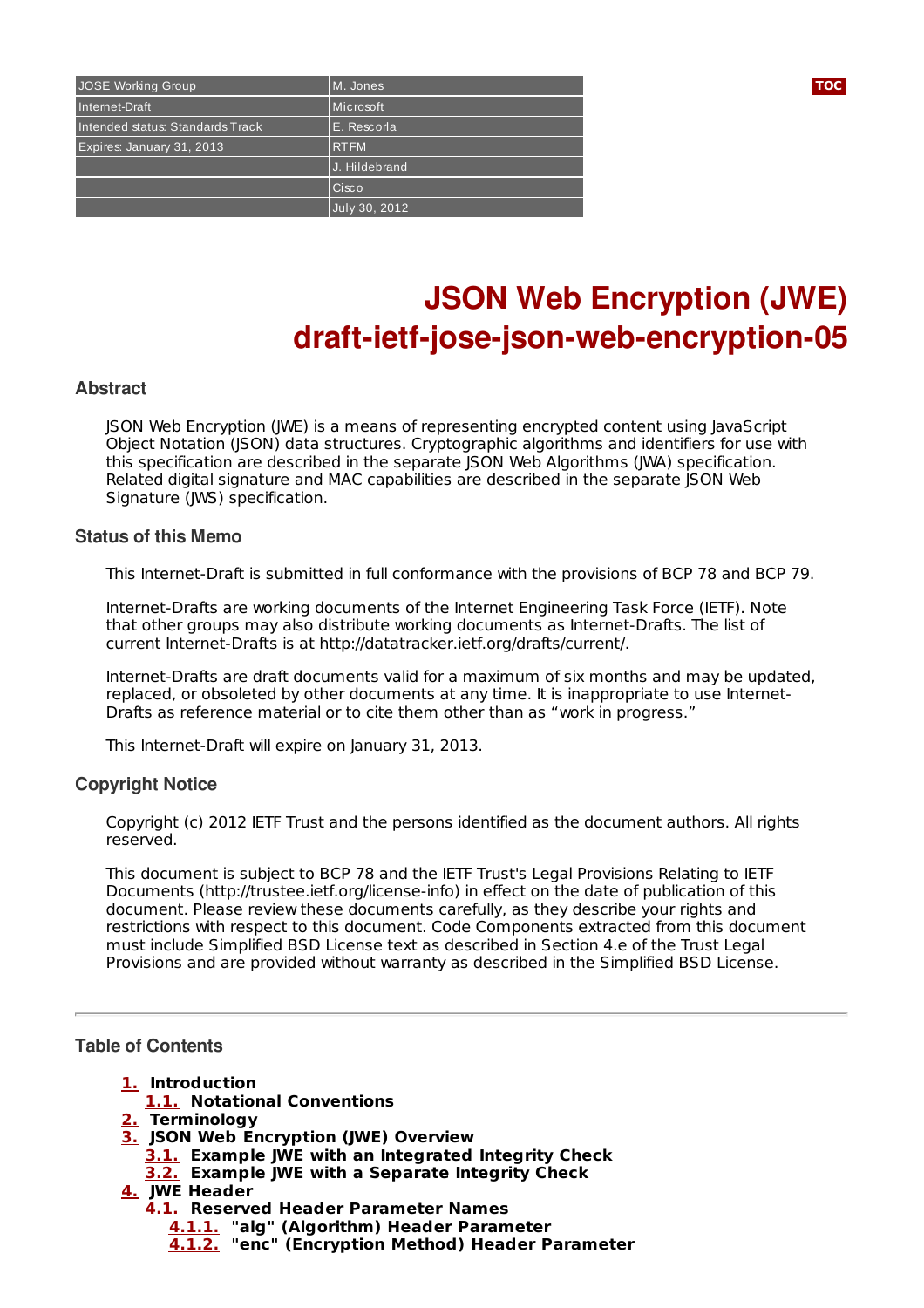- **[4.1.3.](#page-6-4) "int" (Integrity Algorithm) Header Parameter**
- **[4.1.4.](#page-7-0) "kdf" (Key Derivation Function) Header Parameter**
- **[4.1.5.](#page-7-1) "iv" (Initialization Vector) Header Parameter**
- **[4.1.6.](#page-7-2) "epk" (Ephemeral Public Key) Header Parameter**
- **[4.1.7.](#page-7-3) "zip" (Compression Algorithm) Header Parameter**
- **[4.1.8.](#page-7-4) "jku" (JWK Set URL) Header Parameter**
- **[4.1.9.](#page-8-0) "jwk" (JSON Web Key) Header Parameter**
- **[4.1.10.](#page-8-1) "x5u" (X.509 URL) Header Parameter**
- **[4.1.11.](#page-8-2) "x5t" (X.509 Certificate Thumbprint) Header Parameter**
- **[4.1.12.](#page-8-3) "x5c" (X.509 Certificate Chain) Header Parameter**
- **[4.1.13.](#page-9-0) "kid" (Key ID) Header Parameter**
- **[4.1.14.](#page-9-1) "typ" (Type) Header Parameter**
- **[4.1.15.](#page-9-2) "cty" (Content Type) Header Parameter**
- **[4.2.](#page-9-3) Public Header Parameter Names**
- **[4.3.](#page-9-4) Private Header Parameter Names**
- **[5.](#page-9-5) Message Encryption**
- **[6.](#page-10-0) Message Decryption**
- **[7.](#page-11-0) CMK Encryption**
- **[8.](#page-11-1) Integrity Value Calculation**
- **[9.](#page-12-0) Encrypting JWEs with Cryptographic Algorithms**
- **[10.](#page-12-1) IANA Considerations**
	- **[10.1.](#page-12-2) Registration of JWE Header Parameter Names**
		- **[10.1.1.](#page-12-3) Registry Contents**
	- **[10.2.](#page-13-0) JSON Web Signature and Encryption Type Values Registration [10.2.1.](#page-13-1) Registry Contents**
	- **[10.3.](#page-13-2) Media Type Registration**
	- **[10.3.1.](#page-13-3) Registry Contents**
- **[11.](#page-14-0) Security Considerations**
- **[12.](#page-14-1) Open Issues**
- **[13.](#page-14-2) References**
	- **[13.1.](#page-14-2) Normative References**
	- **[13.2.](#page-15-0) Informative References**
- **[Appendix](#page-15-1) A. JWE Examples**
	- **[A.1.](#page-15-2) Example JWE using RSAES OAEP and AES GCM**
		- **[A.1.1.](#page-15-3) JWE Header**
		- **[A.1.2.](#page-16-0) Encoded JWE Header**
		- **[A.1.3.](#page-16-1) Content Master Key (CMK)**
		- **[A.1.4.](#page-16-2) Key Encryption**
		- **[A.1.5.](#page-17-0) Encoded JWE Encrypted Key**
		- **[A.1.6.](#page-17-1) "Additional Authenticated Data" Parameter**
		- **[A.1.7.](#page-18-0) Plaintext Encryption**
		- **[A.1.8.](#page-18-1) Encoded JWE Ciphertext**
		- **[A.1.9.](#page-18-2) Encoded JWE Integrity Value**
		- **[A.1.10.](#page-18-3) Complete Representation**
		- **[A.1.11.](#page-19-0) Validation**
		- **[A.2.](#page-19-1) Example JWE using RSAES-PKCS1-V1\_5 and AES CBC**
			- **[A.2.1.](#page-19-2) JWE Header**
			- **[A.2.2.](#page-19-3) Encoded JWE Header**
			- **[A.2.3.](#page-19-4) Content Master Key (CMK)**
			- **[A.2.4.](#page-20-0) Key Encryption**
			- **[A.2.5.](#page-20-1) Encoded JWE Encrypted Key**
			- **[A.2.6.](#page-21-0) Key Derivation**
			- **[A.2.7.](#page-21-1) Plaintext Encryption**
			- **[A.2.8.](#page-21-2) Encoded JWE Ciphertext**
			- **[A.2.9.](#page-21-3) Secured Input Value**
			- **[A.2.10.](#page-22-0) JWE Integrity Value**
			- **[A.2.11.](#page-22-1) Encoded JWE Integrity Value**
			- **[A.2.12.](#page-22-2) Complete Representation**
			- **[A.2.13.](#page-23-0) Validation**
		- **[A.3.](#page-23-1) Example Key Derivation with Outputs <= Hash Size**
			- **[A.3.1.](#page-23-2) CEK Generation**
			- **[A.3.2.](#page-23-3) CIK Generation**
		- **[A.4.](#page-24-0) Example Key Derivation with Outputs >= Hash Size**
			- **[A.4.1.](#page-24-1) CEK Generation**
			- **[A.4.2.](#page-24-2) CIK Generation**
- **[Appendix](#page-25-0) B. Acknowledgements**
- **[Appendix](#page-25-1) C. Document History**
- **[§](#page-27-0) Authors' Addresses**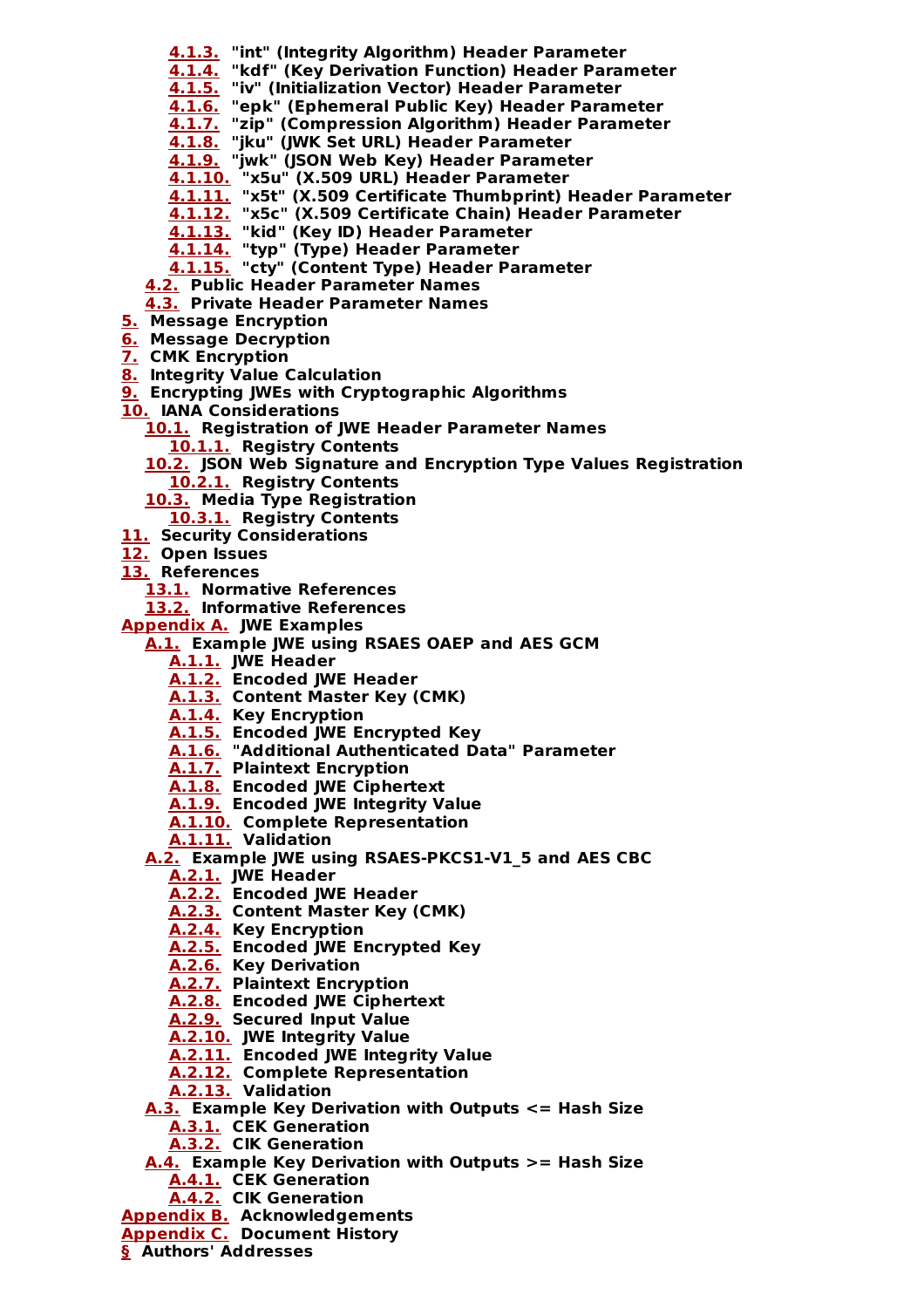#### <span id="page-2-0"></span>**1. Introduction**

JSON Web Encryption (JWE) is a compact encryption format intended for space constrained environments such as HTTP Authorization headers and URI query parameters. It represents this content using JavaScript Object Notation (JSON) **[\[RFC4627\]](#page-15-4)** based data structures. The JWE cryptographic mechanisms encrypt and provide integrity protection for arbitrary sequences of bytes.

Cryptographic algorithms and identifiers for use with this specification are described in the separate JSON Web Algorithms (JWA) **[\[JWA\]](#page-15-5)** specification. Related digital signature and MAC capabilities are described in the separate JSON Web Signature (JWS) [**JWS]** specification.

#### <span id="page-2-1"></span>**1.1. Notational Conventions**

The key words "MUST", "MUST NOT", "REQUIRED", "SHALL", "SHALL NOT", "SHOULD", "SHOULD NOT", "RECOMMENDED", "MAY", and "OPTIONAL" in this document are to be interpreted as described in Key words for use in RFCs to Indicate Requirement Levels . **[\[RFC2119\]](#page-15-7)**

#### <span id="page-2-2"></span>**2. Terminology**

JSON Web Encryption (JWE)

A data structure representing an encrypted message. The structure consists of four parts: the JWE Header, the JWE Encrypted Key, the JWE Ciphertext, and the JWE Integrity Value.

Plaintext

The bytes to be encrypted - a.k.a., the message. The plaintext can contain an arbitrary sequence of bytes.

Ciphertext

An encrypted representation of the Plaintext.

Content Encryption Key (CEK)

A symmetric key used to encrypt the Plaintext for the recipient to produce the Ciphertext.

Content Integrity Key (CIK)

A key used with a MAC function to ensure the integrity of the Ciphertext and the parameters used to create it.

Content Master Key (CMK)

A key from which the CEK and CIK are derived. When key wrapping or key encryption are employed, the CMK is randomly generated and encrypted to the recipient as the JWE Encrypted Key. When direct encryption with a shared symmetric key is employed, the CMK is the shared key. When key agreement without key wrapping is employed, the CMK is the result of the key agreement algorithm.

JWE Header

A string representing a JSON object that describes the encryption operations applied to create the JWE Encrypted Key, the JWE Ciphertext, and the JWE Integrity Value.

JWE Encrypted Key

When key wrapping or key encryption are employed, the Content Master Key (CMK) is encrypted with the intended recipient's key and the resulting encrypted content is recorded as a byte array, which is referred to as the JWE Encrypted Key. Otherwise, when direct encryption with a shared or agreed upon symmetric key is employed, the JWE Encrypted Key is the empty byte array.

JWE Ciphertext

A byte array containing the Ciphertext.

JWE Integrity Value

A byte array containing a MAC value that ensures the integrity of the Ciphertext and the parameters used to create it.

**[TOC](#page-0-0)**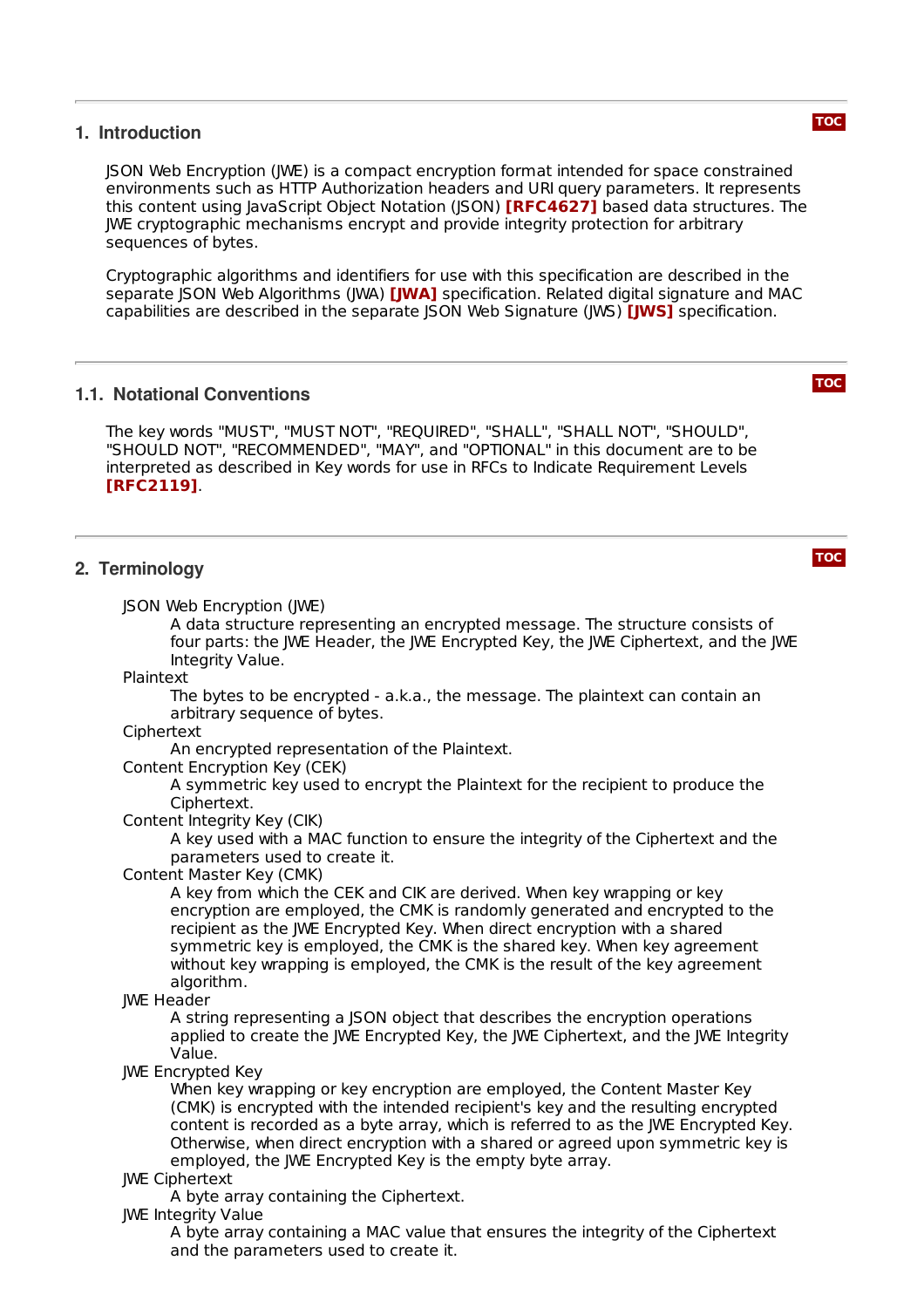Base64url Encoding

The URL- and filename-safe Base64 encoding described in [RFC4648], **RFC [4648](#page-15-8)** Section 5, with the (non URL-safe) '=' padding characters omitted, as permitted by Section 3.2. (See Appendix C of **[\[JWS\]](#page-15-6)** for notes on implementing base64url encoding without padding.)

#### Encoded JWE Header

Base64url encoding of the bytes of the UTF-8 **[\[RFC3629\]](#page-15-9)** representation of the JWE Header.

Encoded JWE Encrypted Key

Base64url encoding of the JWE Encrypted Key.

Encoded JWE Ciphertext

Base64url encoding of the JWE Ciphertext.

Encoded JWE Integrity Value

Base64url encoding of the JWE Integrity Value.

Header Parameter Name

The name of a member of the JSON object representing a JWE Header. Header Parameter Value

The value of a member of the JSON object representing a JWE Header. JWE Compact Serialization

A representation of the JWE as the concatenation of the Encoded JWE Header, the Encoded JWE Encrypted Key, the Encoded JWE Ciphertext, and the Encoded JWE Integrity Value in that order, with the four strings being separated by period ('.') characters.

AEAD Algorithm

An Authenticated Encryption with Associated Data (AEAD) [\[RFC5116\]](#page-15-10) encryption algorithm is one that provides an integrated content integrity check. AES Galois/Counter Mode (GCM) is one such algorithm.

#### Collision Resistant Namespace

A namespace that allows names to be allocated in a manner such that they are highly unlikely to collide with other names. For instance, collision resistance can be achieved through administrative delegation of portions of the namespace or through use of collision-resistant name allocation functions. Examples of Collision Resistant Namespaces include: Domain Names, Object Identifiers (OIDs) as defined in the ITU-T X.660 and X.670 Recommendation series, and Universally Unique IDentifiers (UUIDs) **[\[RFC4122\]](#page-15-11)**. When using an administratively delegated namespace, the definer of a name needs to take reasonable precautions to ensure they are in control of the portion of the namespace they use to define the name.

#### **StringOrURI**

A JSON string value, with the additional requirement that while arbitrary string values MAY be used, any value containing a ":" character MUST be a URI **[\[RFC3986\]](#page-15-12)**. StringOrURI values are compared as case-sensitive strings with no transformations or canonicalizations applied.

#### <span id="page-3-0"></span>**3. JSON Web Encryption (JWE) Overview**

#### **[TOC](#page-0-0)**

JWE represents encrypted content using JSON data structures and base64url encoding. The representation consists of four parts: the JWE Header, the JWE Encrypted Key, the JWE Ciphertext, and the JWE Integrity Value. In the Compact Serialization, the four parts are base64url-encoded for transmission, and represented as the concatenation of the encoded strings in that order, with the four strings being separated by period ('.') characters. (A JSON Serialization for this information is defined in the separate JSON Web Encryption JSON Serialization (JWE-JS) **[\[JWE](#page-15-13)-JS]** specification.)

JWE utilizes encryption to ensure the confidentiality of the Plaintext. JWE adds a content integrity check if not provided by the underlying encryption algorithm.

#### <span id="page-3-1"></span>**3.1. Example JWE with an Integrated Integrity Check**

**[TOC](#page-0-0)**

This example encrypts the plaintext "Live long and prosper." to the recipient using RSAES OAEP and AES GCM. The AES GCM algorithm has an integrated integrity check.

The following example JWE Header declares that: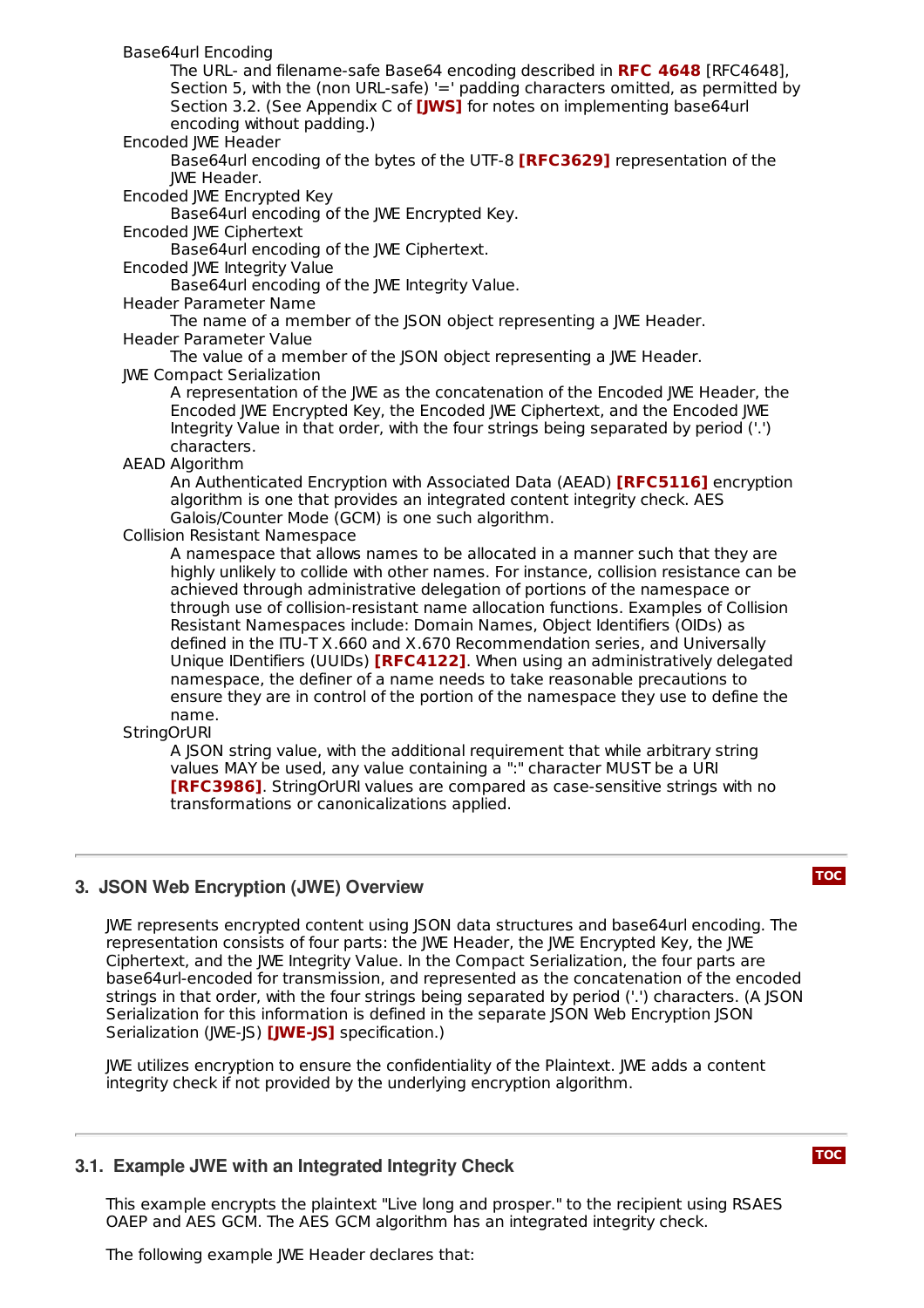- the Content Master Key is encrypted to the recipient using the RSAES OAEP algorithm to produce the IWE Encrypted Key,
- the Plaintext is encrypted using the AES GCM algorithm with a 256 bit key to produce the Ciphertext, and
- the 96 bit Initialization Vector (IV) with the base64url encoding 48V1\_ALb6US04U3b was used.

{"alg":"RSA-OAEP","enc":"A256GCM","iv":"48V1\_ALb6US04U3b"}

Base64url encoding the bytes of the UTF-8 representation of the JWE Header yields this Encoded JWE Header value (with line breaks for display purposes only):

eyJhbGciOiJSU0EtT0FFUCIsImVuYyI6IkEyNTZH000iLCJpdiI6IjO4VjFfOUxi NlVTMDRVM2IifQ

The remaining steps to finish creating this JWE are:

- Generate a random Content Master Key (CMK)
- Encrypt the CMK with the recipient's public key using the RSAES OAEP algorithm to produce the JWE Encrypted Key
- **Base64url encode the JWE Encrypted Key to produce the Encoded JWE Encrypted** Key
- Concatenate the Encoded JWE Header value, a period character ('.'), and the Encoded JWE Encrypted Key to create the "additional authenticated data" parameter for the AES GCM algorithm.
- $\bullet$  Encrypt the Plaintext with AES GCM, using the IV, the CMK as the encryption key, and the "additional authenticated data" value above, requesting a 128 bit "authentication tag" output
- Base64url encode the resulting Ciphertext to create the Encoded IWE Ciphertext
- Base64url encode the resulting "authentication tag" to create the Encoded IWE Integrity Value
- Assemble the final representation: The Compact Serialization of this result is the concatenation of the Encoded JWE Header, the Encoded JWE Encrypted Key, the Encoded JWE Ciphertext, and the Encoded JWE Integrity Value in that order, with the four strings being separated by three period ('.') characters.

The final result in this example (with line breaks for display purposes only) is:

```
eyJhbGciOiJSU0EtT0FFUCIsImVuYyI6IkEyNTZHQ00iLCJpdiI6IjQ4VjFfQUxi
NlVTMDRVM2IifQ.
```
jvwoyhWxOMboB5cxX6ncAi7Wp3Q5FKRtlmIx35pfR9HpEa6Oy-iEpxEqM30W3YcR Q8WU9ouRoO5jd6tfdcpX-2X-OteHw4dnMXdMLjHGGx86LMDeFRAN2KGz7EGPJiva w0yM80fzT3zY0PKrIvU5ml1M5szqUnX4Jw0-PNcIM\_j-L5YkLhv3Yk04XCwTJwxN NmXCflYAQO9f00Aa213TJJr6dbHV6I642FwU-EWvtEfN3evgX3EFIVYSnT3HCHkA AIdBQ9ykD-abRzVA\_dGp\_yJAZQcrZuNTqzThd\_22YMPhIpzTygfC\_4k7qqxI6t7L e\_l5\_o-taUG7vaNAl5FjEQ. e21tGGhac\_peEFkLXr2dMPUZiUkrw. YbZSeHCNDZBqAdzpROlyiw

<span id="page-4-0"></span>See **[Appendix](#page-15-2) A.1** for the complete details of computing this JWE.

#### **3.2. Example JWE with a Separate Integrity Check**

This example encrypts the plaintext "Now is the time for all good men to come to the aid of their country." to the recipient using RSAES-PKCS1-V1\_5 and AES CBC. AES CBC does not have an integrated integrity check, so a separate integrity check calculation is performed using HMAC SHA-256, with separate encryption and integrity keys being derived from a master key using the Concat KDF with the SHA-256 digest function.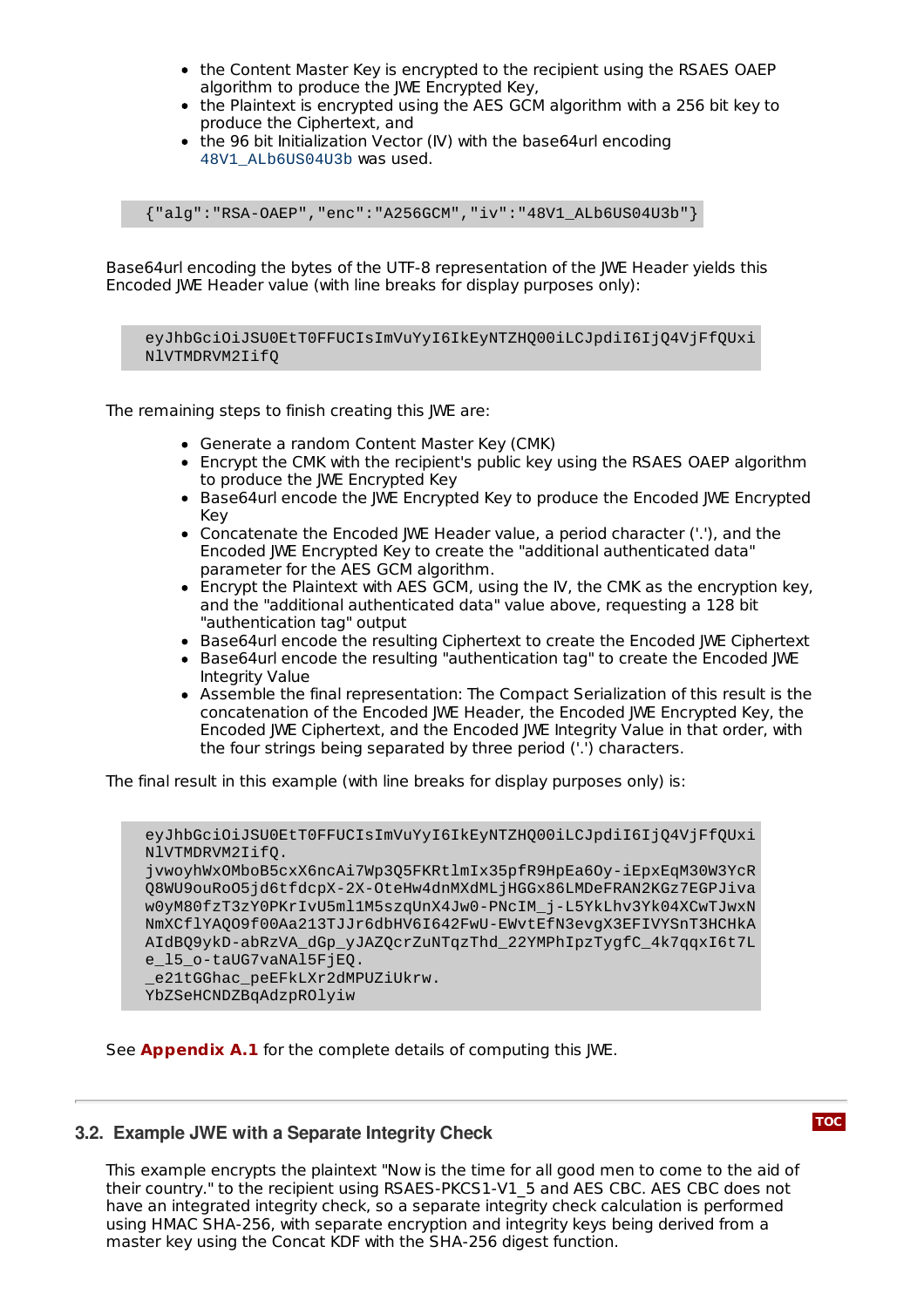The following example JWE Header (with line breaks for display purposes only) declares that:

- the Content Master Key is encrypted to the recipient using the RSAES-PKCS1-V1\_5 algorithm to produce the JWE Encrypted Key,
- the Plaintext is encrypted using the AES CBC algorithm with a 128 bit key to produce the Ciphertext,
- the JWE Integrity Value safeguarding the integrity of the Ciphertext and the parameters used to create it was computed with the HMAC SHA-256 algorithm, and
- the 128 bit Initialization Vector (IV) with the base64url encoding AxY8DCtDaGlsbGljb3RoZQ was used.

{"alg":"RSA1\_5","enc":"A128CBC","int":"HS256","iv":"AxY8DCtDaGls bGljb3RoZQ"}

Base64url encoding the bytes of the UTF-8 representation of the JWE Header yields this Encoded JWE Header value (with line breaks for display purposes only):

eyJhbGciOiJSU0ExXzUiLCJlbmMiOiJBMTI4Q0JDIiwiaW50IjoiSFMyNTYiLCJp diI6IkF4WThEQ3REYUdsc2JHbGpiM1JvWlEifQ

The remaining steps to finish creating this JWE are like the previous example, but with an additional step to compute the separate integrity value:

- Generate a random Content Master Key (CMK)
- Encrypt the CMK with the recipient's public key using the RSAES-PKCS1-V1\_5 algorithm to produce the IWE Encrypted Key
- **Base64url encode the JWE Encrypted Key to produce the Encoded JWE Encrypted** Key
- Use the Concat key derivation function to derive Content Encryption Key (CEK) and Content Integrity Key (CIK) values from the CMK
- Encrypt the Plaintext with AES CBC using the CEK and IV to produce the **Ciphertext**
- **Base64url encode the resulting Ciphertext to create the Encoded JWE Ciphertext**
- Concatenate the Encoded JWE Header value, a period character ('.'), the Encoded JWE Encrypted Key, a second period character, and the Encoded JWE Ciphertext to create the value to integrity protect
- Compute the HMAC SHA-256 of this value using the CIK to create the JWE Integrity Value
- **Base64url encode the resulting JWE Integrity Value to create the Encoded JWE** Integrity Value
- Assemble the final representation: The Compact Serialization of this result is the concatenation of the Encoded JWE Header, the Encoded JWE Encrypted Key, the Encoded JWE Ciphertext, and the Encoded JWE Integrity Value in that order, with the four strings being separated by three period ('.') characters.

The final result in this example (with line breaks for display purposes only) is:

eyJhbGciOiJSU0ExXzUiLCJlbmMiOiJBMTI4Q0JDIiwiaW50IjoiSFMyNTYiLCJp diI6IkF4WThEQ3REYUdsc2JHbGpiM1JvWlEifQ. IPI\_z172hSWHMFgED8EG9DM6hIXU\_6NaO1DImCn0vNeuoBq847Sl6qw\_GHSYHJUQ XtXJq7S\_CxWVrI82wjrOyaQca5tLZRZc45BfKHeqByThKI261QevEK56SyAwwXfK KZjSvk05dwTFSqfy76rMSUvVynHYEhdCatBF9HWTAiXPx7hqZixG1FeP\_0CmOylz 2VClVyYFCbjKREOwBFf-puNYfO75S3LNlJUtTsGGQL2oTKpMsEiUTdefkje91VX9 h8g7908lFsggbjV7NicJsufuXxnTj1fcWIrRDeNIOmakiPEODi0gTSz0ou-W-LWK

```
-3T1zYlOIiIKBjsExQKZ-w.
```
\_Z\_djlIoC4MDSCKireWS2beti4Q6iSG2UjFujQvdz-\_PQdUcFNkOulegD6BgjgdF LjeB4HHOO7UHvP8PEDu0a0sA2a\_-CI0w2YQQ2QQe35M.

c41k4T4eAgCCt63m8ZNmiOinMciFFypOFpvid7i6D0k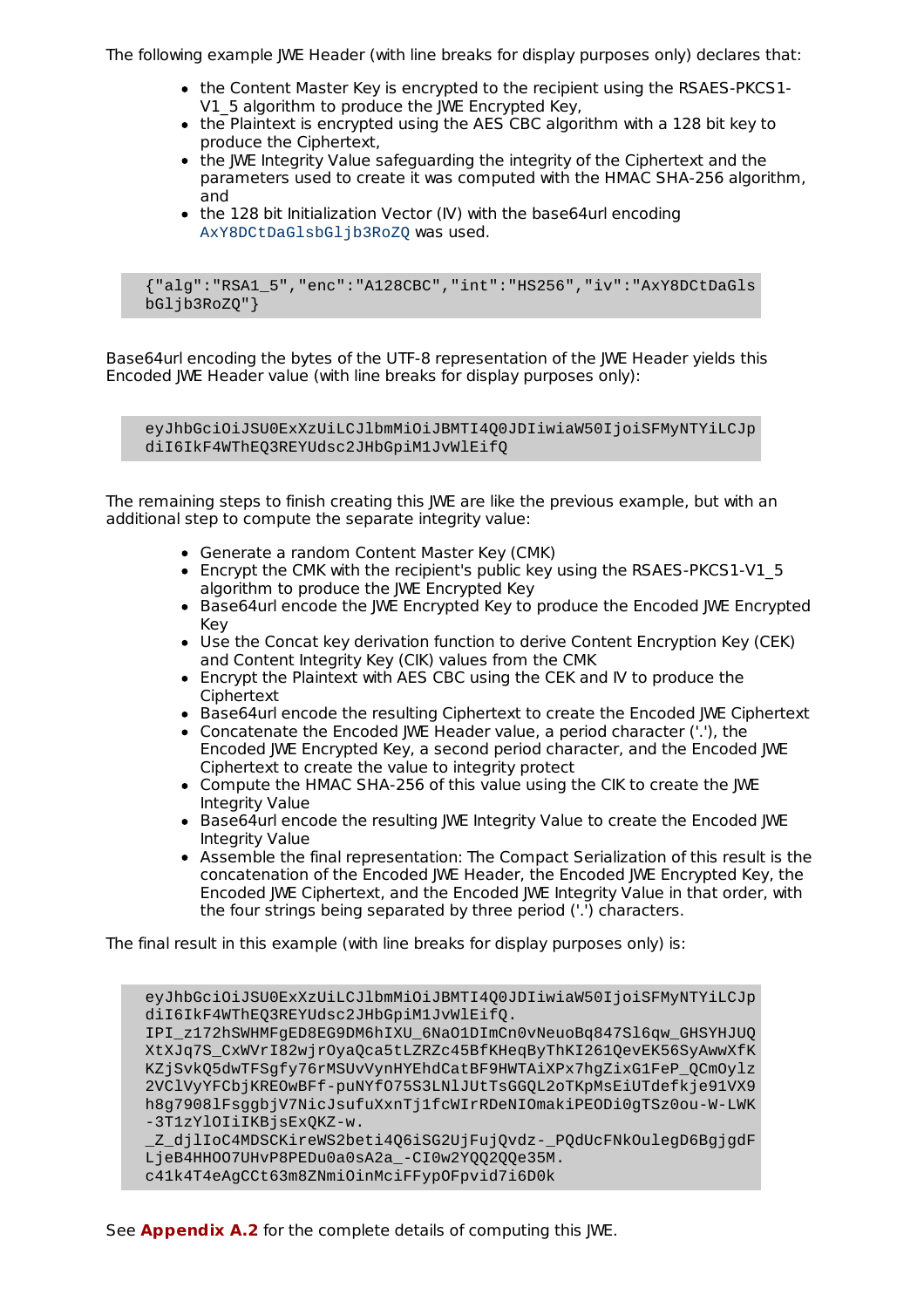#### <span id="page-6-0"></span>**4. JWE Header**

The members of the JSON object represented by the JWE Header describe the encryption applied to the Plaintext and optionally additional properties of the JWE. The Header Parameter Names within this object MUST be unique; JWEs with duplicate Header Parameter Names MUST be rejected. Implementations MUST understand the entire contents of the header; otherwise, the JWE MUST be rejected.

There are two ways of distinguishing whether a header is a JWS Header or a JWE Header. The first is by examining the alg (algorithm) header value. If the value represents a digital signature or MAC algorithm, or is the value none, it is for a JWS; if it represents an encryption or key agreement algorithm, it is for a JWE. A second method is determining whether an enc (encryption method) member exists. If the enc member exists, it is a JWE; otherwise, it is a JWS. Both methods will yield the same result for all legal input values.

There are three classes of Header Parameter Names: Reserved Header Parameter Names, Public Header Parameter Names, and Private Header Parameter Names.

#### <span id="page-6-1"></span>**4.1. Reserved Header Parameter Names**

The following header parameter names are reserved with meanings as defined below. All the names are short because a core goal of JWE is for the representations to be compact.

Additional reserved header parameter names MAY be defined via the IANA JSON Web Signature and Encryption Header Parameters registry **[\[JWS\]](#page-15-6)**. As indicated by the common registry, JWSs and JWEs share a common header parameter space; when a parameter is used by both specifications, its usage must be compatible between the specifications.

#### <span id="page-6-2"></span>**4.1.1. "alg" (Algorithm) Header Parameter**

The alg (algorithm) header parameter identifies the cryptographic algorithm used to encrypt or determine the value of the Content Master Key (CMK). The algorithm specified by the alg value MUST be supported by the implementation and there MUST be a key for use with that algorithm associated with the intended recipient or the JWE MUST be rejected. alg values SHOULD either be registered in the IANA JSON Web Signature and Encryption Algorithms registry [\[JWA\]](#page-15-5) or be a URI that contains a Collision Resistant Namespace. The alg value is a case sensitive string containing a StringOrURI value. This header parameter is REQUIRED.

A list of defined alg values can be found in the IANA JSON Web Signature and Encryption Algorithms registry **[\[JWA\]](#page-15-5)**; the initial contents of this registry is the values defined in Section 4.1 of the JSON Web Algorithms (JWA) **[\[JWA\]](#page-15-5)** specification.

#### <span id="page-6-3"></span>**4.1.2. "enc" (Encryption Method) Header Parameter**

The enc (encryption method) header parameter identifies the symmetric encryption algorithm used to encrypt the Plaintext to produce the Ciphertext. The algorithm specified by the enc value MUST be supported by the implementation or the JWE MUST be rejected. enc values SHOULD either be registered in the IANA JSON Web Signature and Encryption Algorithms registry **[\[JWA\]](#page-15-5)** or be a URI that contains a Collision Resistant Namespace. The enc value is a case sensitive string containing a StringOrURI value. This header parameter is REQUIRED.

<span id="page-6-4"></span>A list of defined enc values can be found in the IANA JSON Web Signature and Encryption Algorithms registry **[\[JWA\]](#page-15-5)**; the initial contents of this registry is the values defined in Section 4.2 of the JSON Web Algorithms (JWA) **[\[JWA\]](#page-15-5)** specification.



#### **[TOC](#page-0-0)**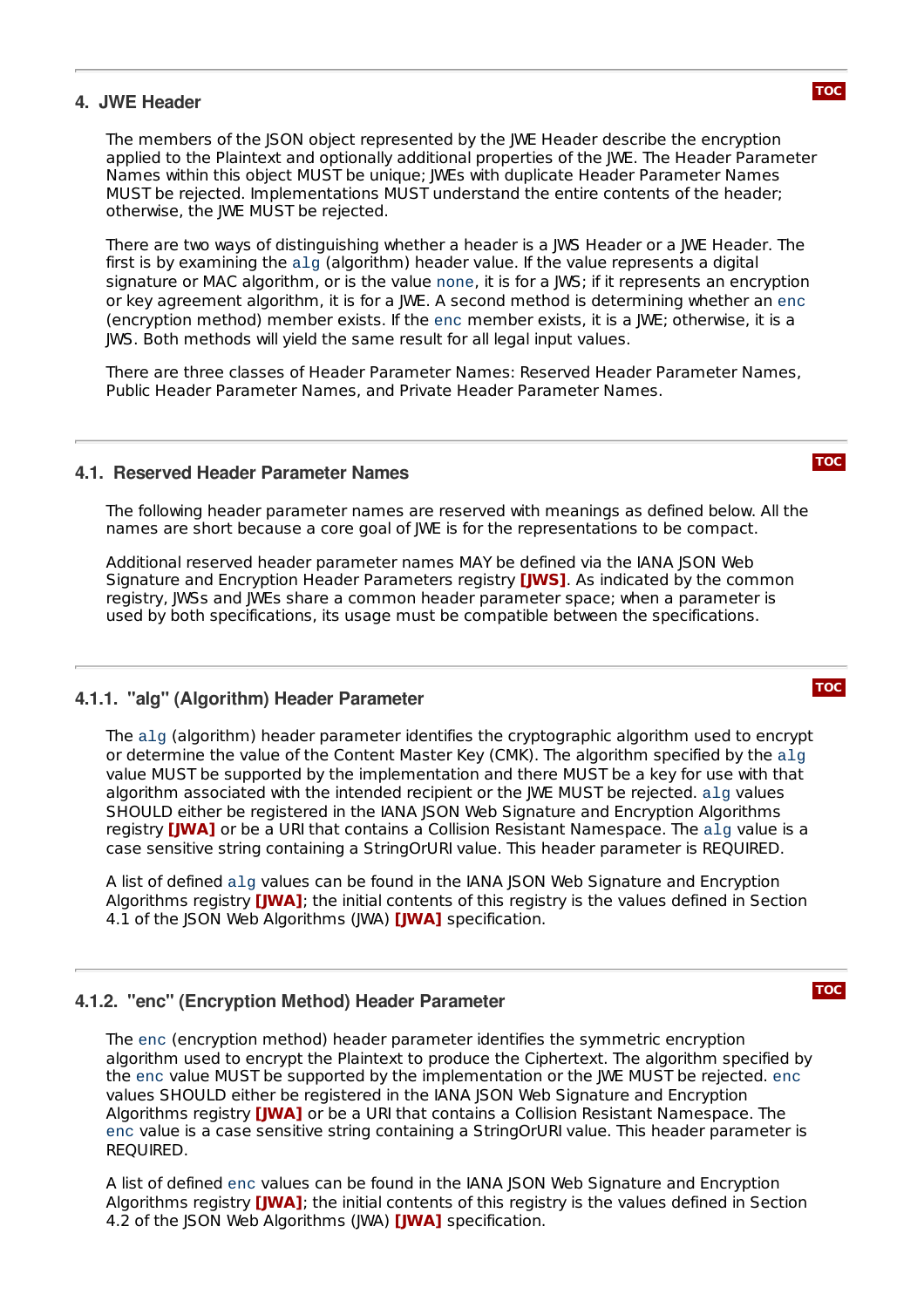### **4.1.3. "int" (Integrity Algorithm) Header Parameter**

The int (integrity algorithm) header parameter identifies the cryptographic algorithm used to safeguard the integrity of the Ciphertext and the parameters used to create it. The int parameter uses the MAC subset of the algorithm values used by the JWS alg parameter. int values SHOULD either be registered in the IANA JSON Web Signature and Encryption Algorithms registry **[\[JWA\]](#page-15-5)** or be a URI that contains a Collision Resistant Namespace. The int value is a case sensitive string containing a StringOrURI value. This header parameter is REQUIRED when an AEAD algorithm is not used to encrypt the Plaintext and MUST NOT be present when an AEAD algorithm is used.

A list of defined int values can be found in the IANA JSON Web Signature and Encryption Algorithms registry **[\[JWA\]](#page-15-5)**; the initial contents of this registry is the values defined in Section 4.3 of the JSON Web Algorithms (JWA) **[\[JWA\]](#page-15-5)** specification.

#### <span id="page-7-0"></span>**4.1.4. "kdf" (Key Derivation Function) Header Parameter**

The kdf (key derivation function) header parameter identifies the cryptographic algorithm used to derive the CEK and CIK from the CMK. kdf values SHOULD either be registered in the IANA JSON Web Signature and Encryption Algorithms registry **[\[JWA\]](#page-15-5)** or be a URI that contains a Collision Resistant Namespace. The kdf value is a case sensitive string containing a StringOrURI value. This header parameter is OPTIONAL when an AEAD algorithm is not used to encrypt the Plaintext and MUST NOT be present when an AEAD algorithm is used.

When an AEAD algorithm is not used and no kdf header parameter is present, the CS256 KDF **[\[JWA\]](#page-15-5)** SHALL be used.

A list of defined kdf values can be found in the IANA JSON Web Signature and Encryption Algorithms registry **[\[JWA\]](#page-15-5)**; the initial contents of this registry is the values defined in Section 4.4 of the JSON Web Algorithms (JWA) **[\[JWA\]](#page-15-5)** specification.

#### <span id="page-7-1"></span>**4.1.5. "iv" (Initialization Vector) Header Parameter**

The iv (initialization vector) value for algorithms requiring it, represented as a base64url encoded string. This header parameter is OPTIONAL, although its use is REQUIRED with some enc algorithms.

#### <span id="page-7-2"></span>**4.1.6. "epk" (Ephemeral Public Key) Header Parameter**

The epk (ephemeral public key) value created by the originator for the use in key agreement algorithms. This key is represented as a JSON Web Key **[\[JWK\]](#page-15-14)** value. This header parameter is OPTIONAL, although its use is REQUIRED with some alg algorithms.

#### <span id="page-7-3"></span>**4.1.7. "zip" (Compression Algorithm) Header Parameter**

<span id="page-7-4"></span>The zip (compression algorithm) applied to the Plaintext before encryption, if any. If present, the value of the zip header parameter MUST be the case sensitive string "DEF". Compression is performed with the DEFLATE **[\[RFC1951\]](#page-15-15)** algorithm. If no zip parameter is present, no compression is applied to the Plaintext before encryption. This header parameter is OPTIONAL.

#### **[TOC](#page-0-0)**

#### **[TOC](#page-0-0)**

**[TOC](#page-0-0)**

# **[TOC](#page-0-0)**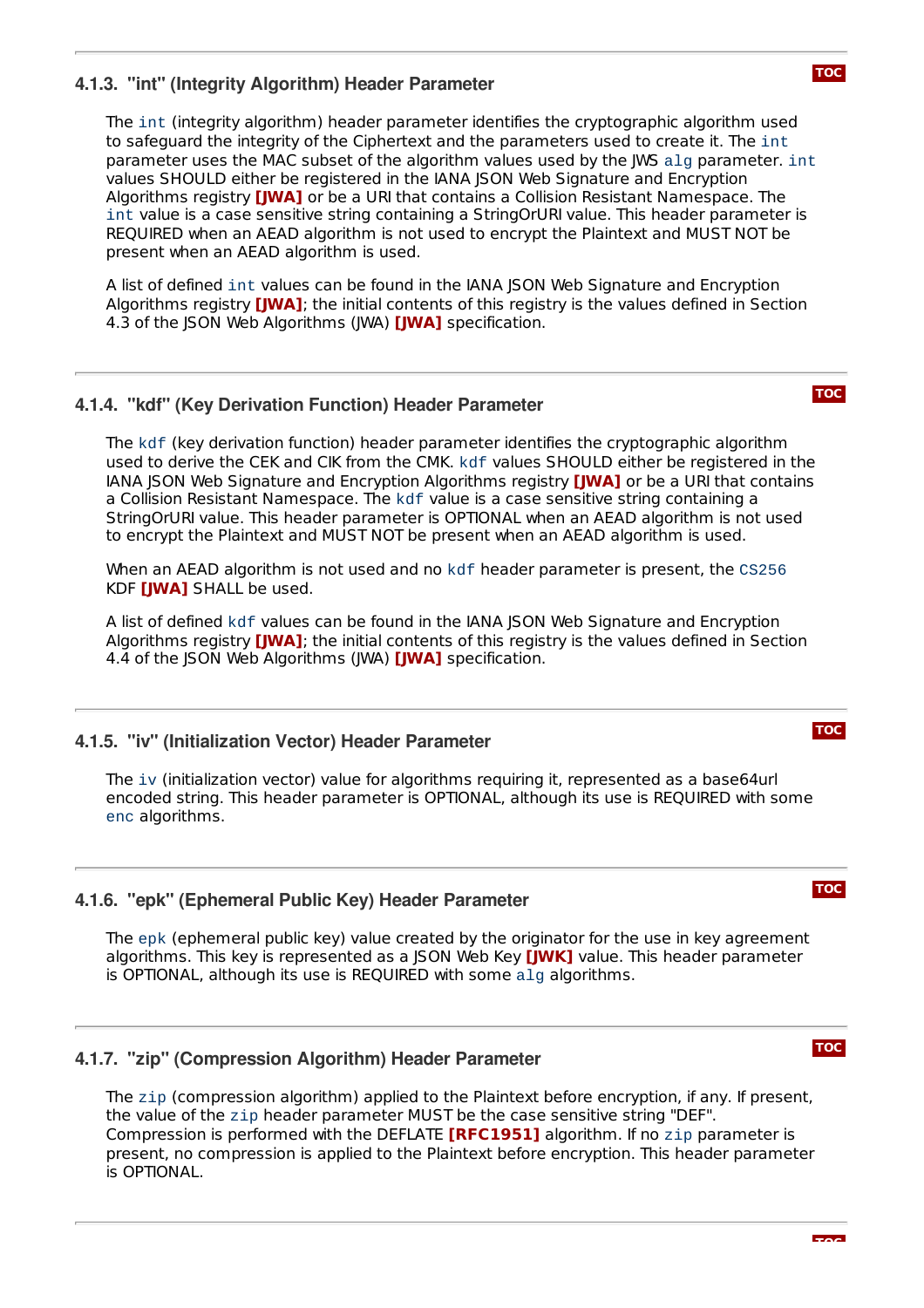#### **4.1.8. "jku" (JWK Set URL) Header Parameter**

The jku (JWK Set URL) header parameter is a URI **[\[RFC3986\]](#page-15-12)** that refers to a resource for a set of JSON-encoded public keys, one of which corresponds to the key used to encrypt the JWE; this can be used to determine the private key needed to decrypt the JWE. The keys MUST be encoded as a JSON Web Key Set (JWK Set) **[\[JWK\]](#page-15-14)**. The protocol used to acquire the resource MUST provide integrity protection; an HTTP GET request to retrieve the certificate <code>MUST</code> use TLS <code>[\[RFC2818\]](#page-15-16) [\[RFC5246\]](#page-15-17)</code>; the identity of the server MUST be validated, as per Section 3.1 of HTTP Over TLS **[\[RFC2818\]](#page-15-16)**. This header parameter is OPTIONAL.

#### <span id="page-8-0"></span>**4.1.9. "jwk" (JSON Web Key) Header Parameter**

The jwk (JSON Web Key) header parameter is a public key that corresponds to the key used to encrypt the JWE; this can be used to determine the private key needed to decrypt the JWE. This key is represented as a JSON Web Key **[\[JWK\]](#page-15-14)**. This header parameter is OPTIONAL.

#### <span id="page-8-1"></span>**4.1.10. "x5u" (X.509 URL) Header Parameter**

The x5u (X.509 URL) header parameter is a URI **[\[RFC3986\]](#page-15-12)** that refers to a resource for the X.509 public key certificate or certificate chain **[\[RFC5280\]](#page-15-18)** corresponding to the key used to encrypt the JWE; this can be used to determine the private key needed to decrypt the JWE. The identified resource MUST provide a representation of the certificate or certificate chain that conforms to RFC [5280](#page-15-18) [RFC5280] in PEM encoded form **[\[RFC1421\]](#page-15-19)**. The certificate containing the public key of the entity that encrypted the JWE MUST be the first certificate. This MAY be followed by additional certificates, with each subsequent certificate being the one used to certify the previous one. The protocol used to acquire the resource MUST provide integrity protection; an HTTP GET request to retrieve the certificate MUST use TLS **[\[RFC2818\]](#page-15-16) [\[RFC5246\]](#page-15-17)**; the identity of the server MUST be validated, as per Section 3.1 of HTTP Over TLS **[\[RFC2818\]](#page-15-16)**. This header parameter is OPTIONAL.

#### <span id="page-8-2"></span>**4.1.11. "x5t" (X.509 Certificate Thumbprint) Header Parameter**

The x5t (X.509 Certificate Thumbprint) header parameter provides a base64url encoded SHA-1 thumbprint (a.k.a. digest) of the DER encoding of the X.509 certificate **[\[RFC5280\]](#page-15-18)** corresponding to the key used to encrypt the JWE; this can be used to determine the private key needed to decrypt the JWE. This header parameter is OPTIONAL.

If, in the future, certificate thumbprints need to be computed using hash functions other than SHA-1, it is suggested that additional related header parameters be defined for that purpose. For example, it is suggested that a new x5t#S256 (X.509 Certificate Thumbprint using SHA-256) header parameter could be defined by registering it in the IANA JSON Web Signature and Encryption Header Parameters registry **[\[JWS\]](#page-15-6)**.

#### <span id="page-8-3"></span>**4.1.12. "x5c" (X.509 Certificate Chain) Header Parameter**

The x5c (X.509 Certificate Chain) header parameter contains the X.509 public key certificate or certificate chain **[\[RFC5280\]](#page-15-18)** corresponding to the key used to encrypt the JWE; this can be used to determine the private key needed to decrypt the JWE. The certificate or certificate chain is represented as an array of certificate values. Each value is a base64 encoded **([\[RFC4648\]](#page-15-8)** Section 4 - not base64url encoded) DER **[\[ITU.X690.1994\]](#page-14-3)** PKIX certificate value. The certificate containing the public key of the entity that encrypted the JWE MUST be the first certificate. This MAY be followed by additional certificates, with each subsequent certificate being the one used to certify the previous one. The recipient MUST verify the certificate chain according to **[\[RFC5280\]](#page-15-18)** and reject the JWE if any validation failure occurs. This header parameter is OPTIONAL.

**[TOC](#page-0-0)**

# **[TOC](#page-0-0)**

**[TOC](#page-0-0)**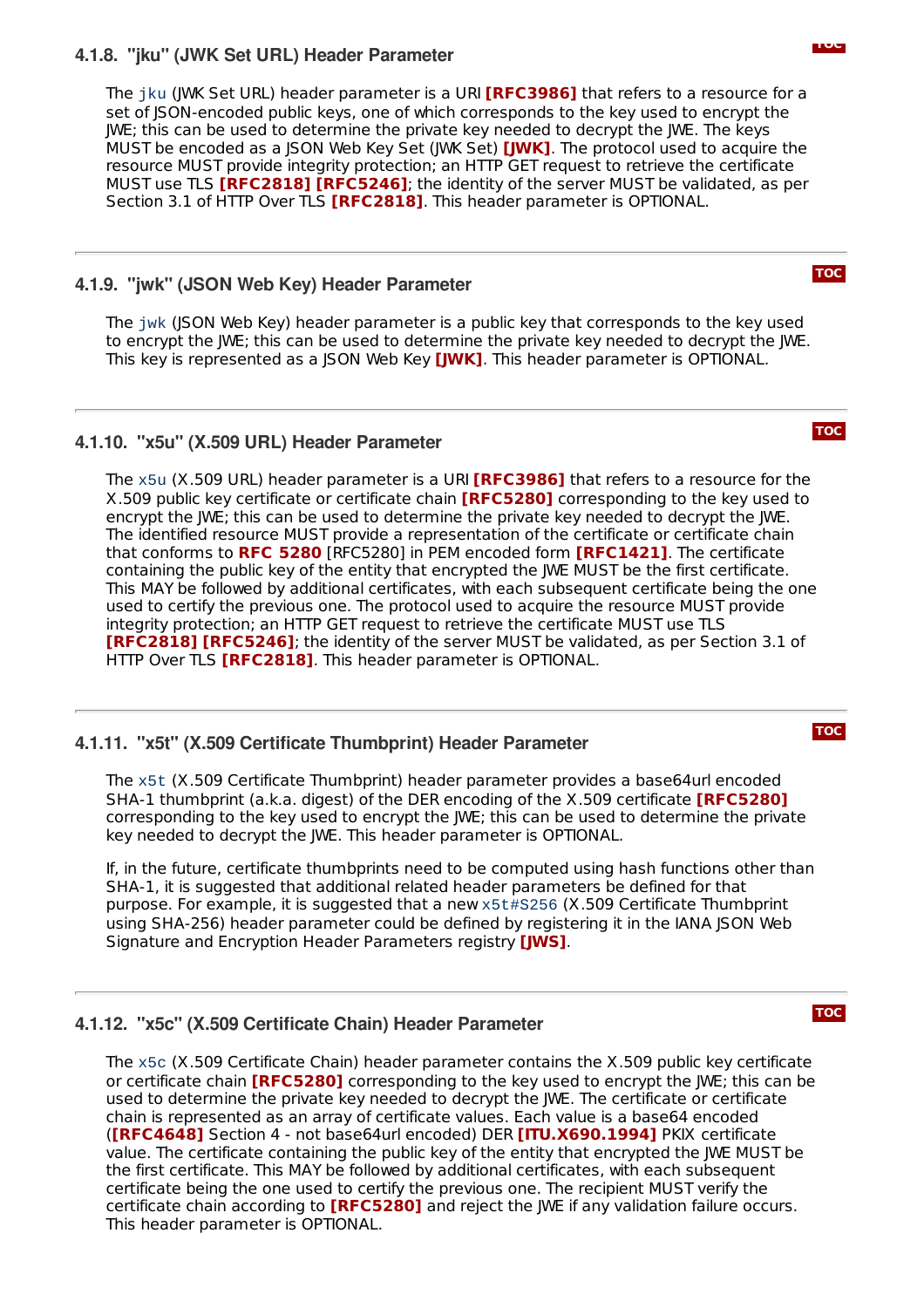# <span id="page-9-0"></span>**4.1.13. "kid" (Key ID) Header Parameter**

The kid (key ID) header parameter is a hint indicating which key was used to encrypt the JWE; this can be used to determine the private key needed to decrypt the JWE. This parameter allows originators to explicitly signal a change of key to recipients. Should the recipient be unable to locate a key corresponding to the kid value, they SHOULD treat that condition as an error. The interpretation of the kid value is unspecified. Its value MUST be a string. This header parameter is OPTIONAL.

<span id="page-9-1"></span>When used with a JWK, the kid value MAY be used to match a JWK kid parameter value.

# **4.1.14. "typ" (Type) Header Parameter**

The typ (type) header parameter is used to declare the type of this object. The type value JWE MAY be used to indicate that this object is a JWE. The typ value is a case sensitive string. This header parameter is OPTIONAL.

MIME Media Type [\[RFC2046\]](#page-15-20) values MAY be used as typ values.

typ values SHOULD either be registered in the IANA JSON Web Signature and Encryption Type Values registry **[\[JWS\]](#page-15-6)** or be a URI that contains a Collision Resistant Namespace.

# <span id="page-9-2"></span>**4.1.15. "cty" (Content Type) Header Parameter**

The cty (content type) header parameter is used to declare the type of the encrypted content (the Plaintext). The cty value is a case sensitive string. This header parameter is OPTIONAL.

The values used for the cty header parameter come from the same value space as the typ header parameter, with the same rules applying.

# <span id="page-9-3"></span>**4.2. Public Header Parameter Names**

Additional header parameter names can be defined by those using JWEs. However, in order to prevent collisions, any new header parameter name SHOULD either be registered in the IANA JSON Web Signature and Encryption Header Parameters registry **[\[JWS\]](#page-15-6)** or be a URI that contains a Collision Resistant Namespace. In each case, the definer of the name or value needs to take reasonable precautions to make sure they are in control of the part of the namespace they use to define the header parameter name.

New header parameters should be introduced sparingly, as they can result in noninteroperable JWEs.

# <span id="page-9-4"></span>**4.3. Private Header Parameter Names**

<span id="page-9-5"></span>A producer and consumer of a JWE may agree to any header parameter name that is not a **Reserved Name [Section](#page-9-3) 4.1** or a Public Name Section 4.2. Unlike Public Names, these private names are subject to collision and should be used with caution.

#### **[TOC](#page-0-0)**

**[TOC](#page-0-0)**



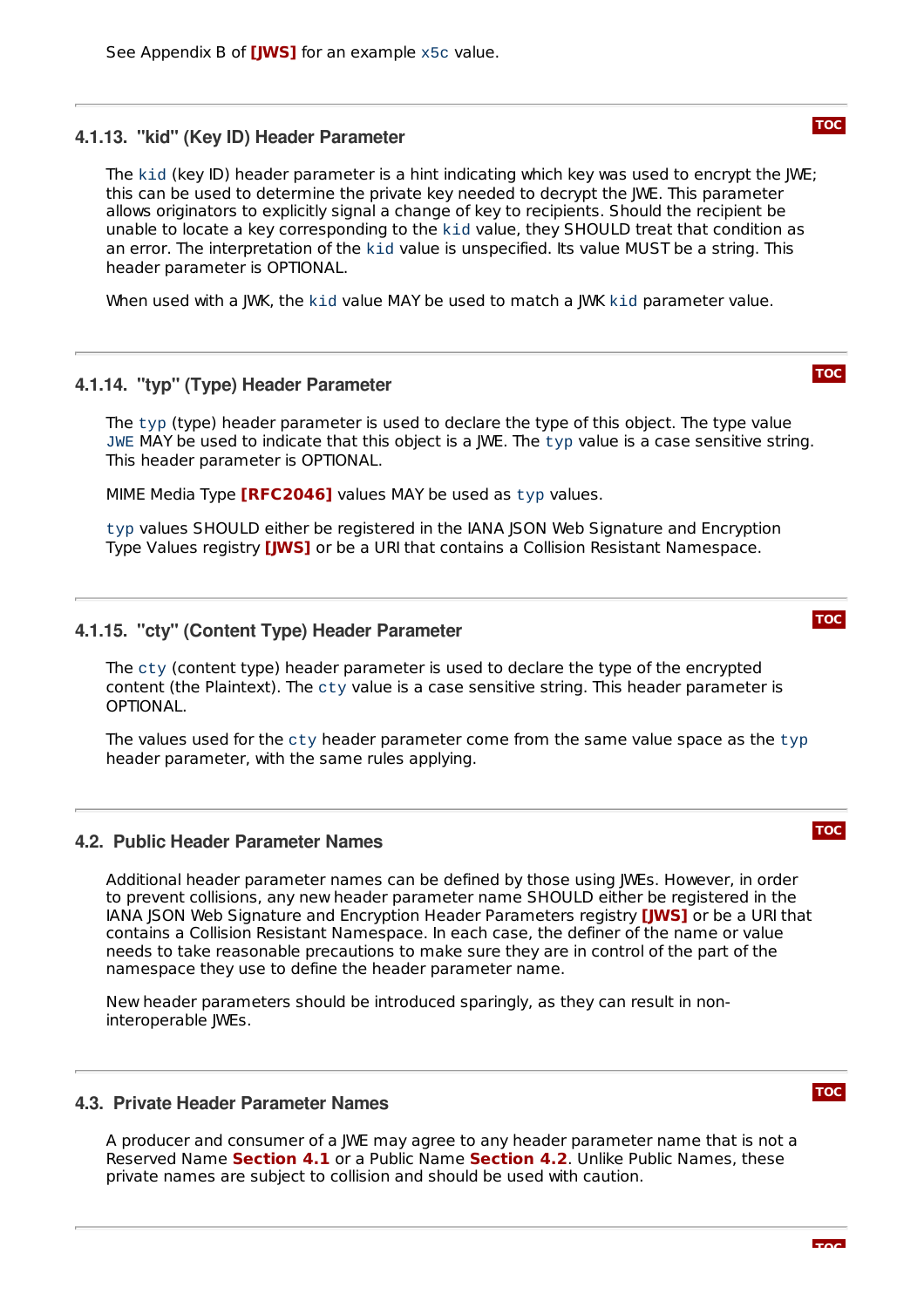### **5. Message Encryption**

The message encryption process is as follows. The order of the steps is not significant in cases where there are no dependencies between the inputs and outputs of the steps.

- 1. When key agreement is employed, use the key agreement algorithm to compute the value of the agreed upon key. When key agreement without key wrapping is employed, let the Content Master Key (CMK) be the agreed upon key. When key agreement with key wrapping is employed, the agreed upon key will be used to wrap the CMK.
- 2. When key wrapping, key encryption, or key agreement with key wrapping are employed, generate a random Content Master Key (CMK). See **RFC [4086](#page-15-21)** [RFC4086] for considerations on generating random values. The CMK MUST have a length equal to that of the larger of the required encryption and integrity keys.
- 3. When key wrapping, key encryption, or key agreement with key wrapping are employed, encrypt the CMK for the recipient (see **[Section](#page-11-0) 7**) and let the result be the JWE Encrypted Key. Otherwise, when direct encryption with a shared or agreed upon symmetric key is employed, let the JWE Encrypted Key be the empty byte array.
- 4. When direct encryption with a shared symmetric key is employed, let the Content Master Key (CMK) be the shared key.
- 5. Base64url encode the JWE Encrypted Key to create the Encoded JWE Encrypted Key.
- 6. Generate a random Initialization Vector (IV) of the correct size for the algorithm (if required for the algorithm).
- 7. If not using an AEAD algorithm, run the key derivation algorithm specified by the kdf header parameter to generate the Content Encryption Key (CEK) and the Content Integrity Key (CIK); otherwise (when using an AEAD algorithm), set the CEK to be the CMK.
- 8. Compress the Plaintext if a zip parameter was included.
- 9. Serialize the (compressed) Plaintext into a byte sequence M.
- 10. Create a JWE Header containing the encryption parameters used. Note that white space is explicitly allowed in the representation and no canonicalization need be performed before encoding.
- 11. Base64url encode the bytes of the UTF-8 representation of the JWE Header to create the Encoded JWE Header.
- 12. Encrypt M using the CEK and IV to form the byte sequence C. If an AEAD algorithm is used, use the bytes of the ASCII representation of the concatenation of the Encoded JWE Header, a period ('.') character, and the Encoded JWE Encrypted Key as the "additional authenticated data" parameter value for the encryption.
- 13. Base64url encode C to create the Encoded JWE Ciphertext.
- 14. If not using an AEAD algorithm, run the integrity algorithm (see **[Section](#page-11-1) 8**) using the CIK to compute the JWE Integrity Value; otherwise (when using an AEAD algorithm), set the JWE Integrity Value to be the "authentication tag" value produced by the AEAD algorithm.
- 15. Base64url encode the JWE Integrity Value to create the Encoded JWE Integrity Value.
- 16. The four encoded parts, taken together, are the result.
- 17. The Compact Serialization of this result is the concatenation of the Encoded JWE Header, the Encoded JWE Encrypted Key, the Encoded JWE Ciphertext, and the Encoded JWE Integrity Value in that order, with the four strings being separated by period ('.') characters.

#### <span id="page-10-0"></span>**6. Message Decryption**

**[TOC](#page-0-0)**

The message decryption process is the reverse of the encryption process. The order of the steps is not significant in cases where there are no dependencies between the inputs and outputs of the steps. If any of these steps fails, the JWE MUST be rejected.

- 1. Determine the Encoded JWE Header, the Encoded JWE Encrypted Key, the Encoded JWE Ciphertext, and the Encoded JWE Integrity Value values contained in the JWE. When using the Compact Serialization, these four values are represented in that order, separated by period characters.
- 2. The Encoded JWE Header, the Encoded JWE Encrypted Key, the Encoded JWE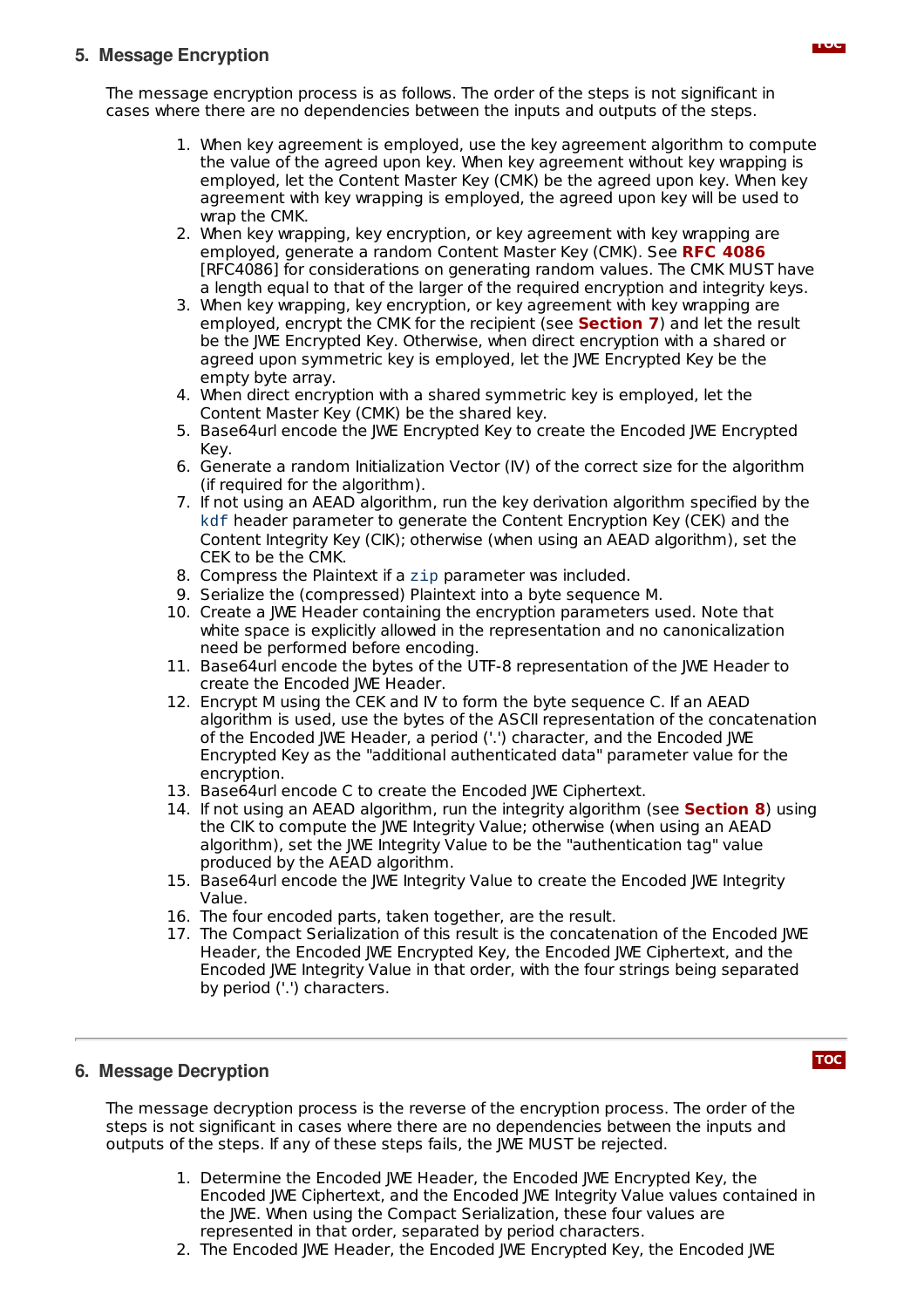Ciphertext, and the Encoded JWE Integrity Value MUST be successfully base64url decoded following the restriction that no padding characters have been used.

- 3. The resulting JWE Header MUST be completely valid JSON syntax conforming to [RFC4627]. **RFC [4627](#page-15-4)**
- 4. The resulting JWE Header MUST be validated to only include parameters and values whose syntax and semantics are both understood and supported.
- 5. Verify that the JWE uses a key known to the recipient.
- 6. When key agreement is employed, use the key agreement algorithm to compute the value of the agreed upon key. When key agreement without key wrapping is employed, let the Content Master Key (CMK) be the agreed upon key. When key agreement with key wrapping is employed, the agreed upon key will be used to decrypt the JWE Encrypted Key.
- 7. When key wrapping, key encryption, or key agreement with key wrapping are employed, decrypt the JWE Encrypted Key to produce the Content Master Key (CMK). The CMK MUST have a length equal to that of the larger of the required encryption and integrity keys.
- 8. When direct encryption with a shared symmetric key is employed, let the Content Master Key (CMK) be the shared key.
- 9. If not using an AEAD algorithm, run the key derivation algorithm specified by the kdf header parameter to generate the Content Encryption Key (CEK) and the Content Integrity Key (CIK); otherwise (when using an AEAD algorithm), set the CEK to be the CMK.
- 10. Decrypt the binary representation of the JWE Ciphertext using the CEK and IV. If an AEAD algorithm is used, use the bytes of the ASCII representation of the concatenation of the Encoded JWE Header, a period ('.') character, and the Encoded JWE Encrypted Key as the "additional authenticated data" parameter value for the decryption.
- 11. If not using an AEAD algorithm, run the integrity algorithm (see **[Section](#page-11-1) 8**) using the CIK to compute an integrity value for the input received. This computed value MUST match the received JWE Integrity Value; otherwise (when using an AEAD algorithm), the received JWE Integrity Value MUST match the "authentication tag" value produced by the AEAD algorithm.
- 12. Uncompress the result of the previous step, if a zip parameter was included.
- 13. Output the resulting Plaintext.

#### <span id="page-11-0"></span>**7. CMK Encryption**

JWE supports three forms of Content Master Key (CMK) encryption:

- Asymmetric encryption under the recipient's public key.
- Symmetric encryption under a key shared between the sender and receiver.
- Symmetric encryption under a key agreed upon between the sender and receiver.

See the algorithms registered for enc usage in the IANA JSON Web Signature and Encryption Algorithms registry **[\[JWA\]](#page-15-5)** and Section 4.1 of the JSON Web Algorithms (JWA) **[JWA]** specification for lists of encryption algorithms that can be used for CMK encryption.

#### <span id="page-11-1"></span>**8. Integrity Value Calculation**

When a non-AEAD algorithm is used (an algorithm without an integrated content check), JWE adds an explicit integrity check value to the representation. This value is computed in the manner described in the JSON Web Signature (JWS) **[\[JWS\]](#page-15-6)** specification, with these modifications:

- The algorithm used is taken from the int (integrity algorithm) header parameter rather than the alg header parameter.
- The algorithm MUST be a MAC algorithm (such as HMAC SHA-256).
- The JWS Secured Input used is the bytes of the ASCII representation of the concatenation of the Encoded JWE Header, a period ('.') character, the Encoded JWE Encrypted Key, a period ('.') character, and the Encoded JWE Ciphertext.
- The CIK is used as the MAC key.

#### **[TOC](#page-0-0)**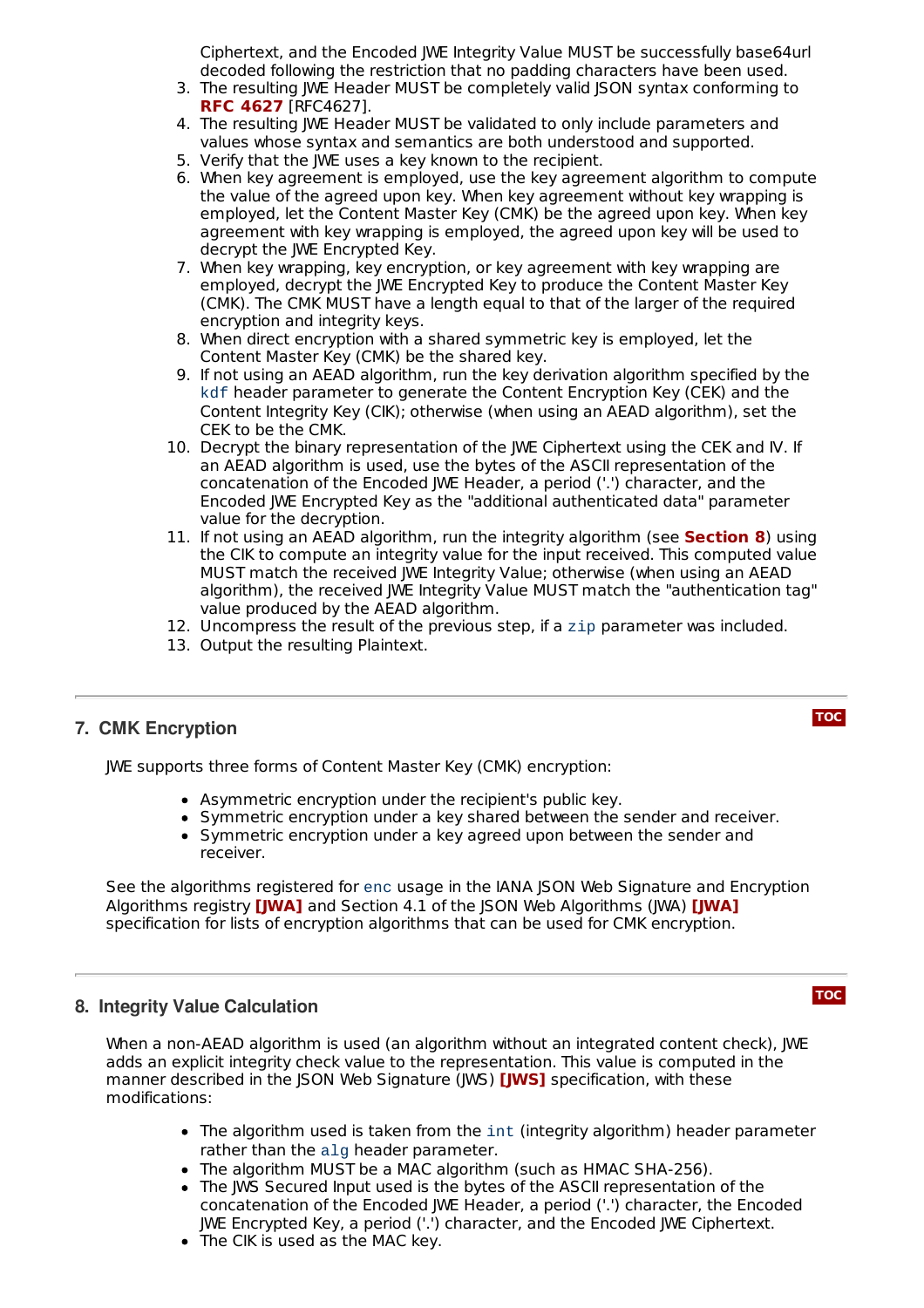#### <span id="page-12-0"></span>**9. Encrypting JWEs with Cryptographic Algorithms**

JWE uses cryptographic algorithms to encrypt the Plaintext and the Content Encryption Key (CMK) and to provide integrity protection for the JWE Header, JWE Encrypted Key, and JWE Ciphertext. The JSON Web Algorithms (JWA) **[\[JWA\]](#page-15-5)** specification specifies a set of cryptographic algorithms and identifiers to be used with this specification and defines registries for additional such algorithms. Specifically, Section 4.1 specifies a set of alg (algorithm) header parameter values, Section 4.2 specifies a set of enc (encryption method) header parameter values, Section 4.3 specifies a set of int (integrity algorithm) header parameter values, and Section 4.4 specifies a set of kdf (key derivation function) header parameter values intended for use this specification. It also describes the semantics and operations that are specific to these algorithms and algorithm families.

Public keys employed for encryption can be identified using the Header Parameter methods described in **[Section](#page-6-1) 4.1** or can be distributed using methods that are outside the scope of this specification.

#### <span id="page-12-2"></span><span id="page-12-1"></span>**10. IANA Considerations**

#### **10.1. Registration of JWE Header Parameter Names**

This specification registers the Header Parameter Names defined in **[Section](#page-6-1) 4.1** in the IANA **JSON Web Signature and Encryption Header Parameters registry** *[\[JWS\]](#page-15-6)***.** 

#### <span id="page-12-3"></span>**10.1.1. Registry Contents**

- Header Parameter Name: alg
- Change Controller: IETF
- Specification Document(s): **[Section](#page-6-2) 4.1.1** of [[ this document ]]
- Header Parameter Name: enc
- Change Controller: IETF
- Specification Document(s): **[Section](#page-6-3) 4.1.2** of [[ this document ]]
- Header Parameter Name: int
- Change Controller: IETF
- Specification Document(s): **[Section](#page-6-4) 4.1.3** of [[ this document ]]
- Header Parameter Name: kdf
- Change Controller: IETF  $\bullet$
- Specification Document(s): **[Section](#page-7-0) 4.1.4** of [[ this document ]]
- Header Parameter Name: iv
- Change Controller: IETF
- Specification Document(s): **[Section](#page-7-1) 4.1.5** of [[ this document ]]  $\bullet$
- Header Parameter Name: epk
- Change Controller: IETF
- Specification Document(s): **[Section](#page-7-2) 4.1.6** of [[ this document ]]
- Header Parameter Name: zip
- Change Controller: IETF
- Specification Document(s): **[Section](#page-7-3) 4.1.7** of [[ this document ]]
- Header Parameter Name: jku

**[TOC](#page-0-0)**

**[TOC](#page-0-0)**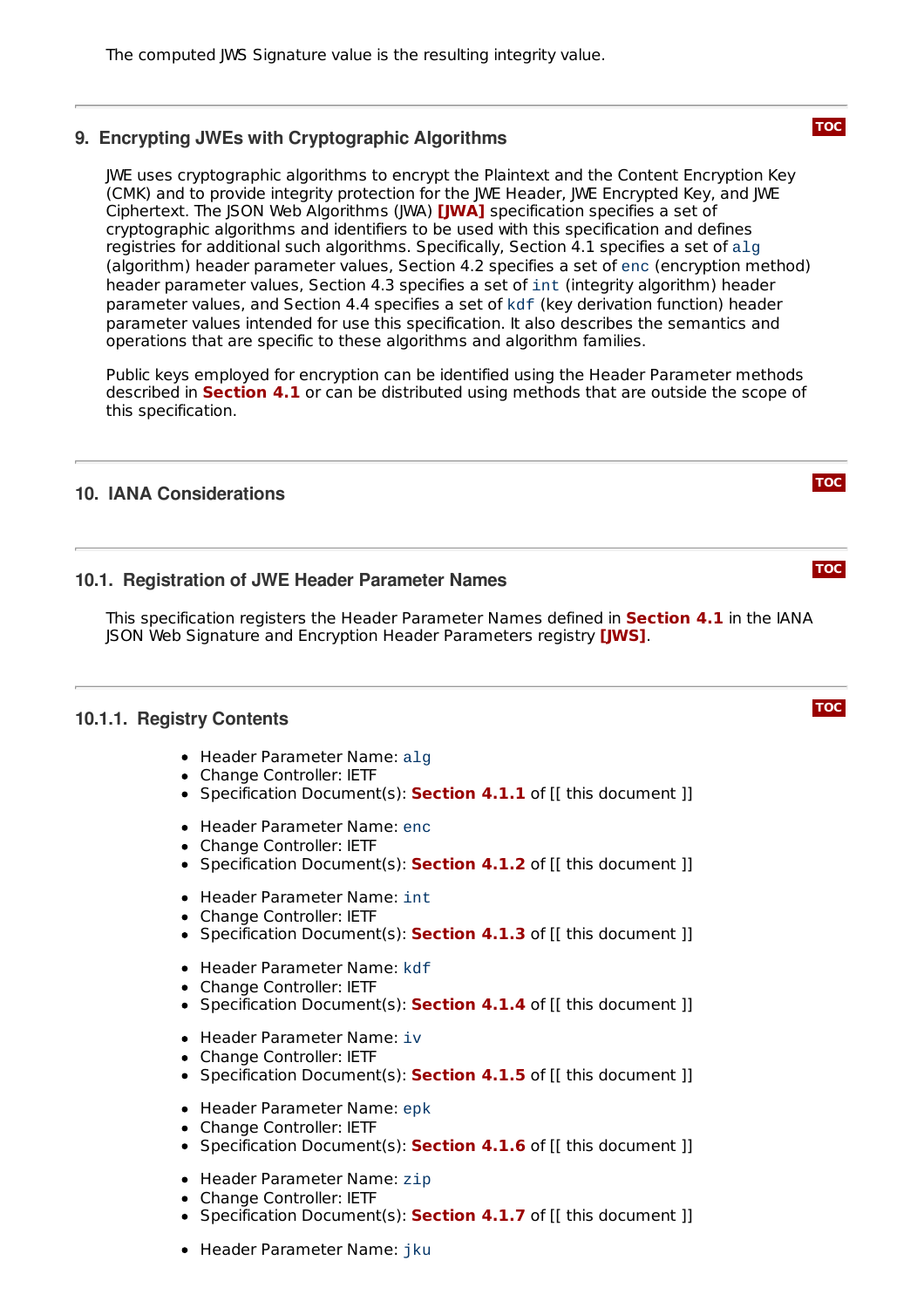- Change Controller: IETF
- Specification Document(s): **[Section](#page-7-4) 4.1.8** of [[ this document ]]
- Header Parameter Name: jwk
- Change Controller: IETF
- Specification document(s): **[Section](#page-8-0) 4.1.9** of [[ this document ]]
- Header Parameter Name: x5u
- Change Controller: IETF
- Specification Document(s): **[Section](#page-8-1) 4.1.10** of [[ this document ]]
- Header Parameter Name: x5t
- Change Controller: IETF
- Specification Document(s): **[Section](#page-8-2) 4.1.11** of [[ this document ]]
- Header Parameter Name: x5c
- Change Controller: IETF
- Specification Document(s): **[Section](#page-8-3) 4.1.12** of [[ this document ]]
- Header Parameter Name: kid
- Change Controller: IETF
- Specification Document(s): **[Section](#page-9-0) 4.1.13** of [[ this document ]]
- Header Parameter Name: typ
- Change Controller: IETF
- Specification Document(s): **[Section](#page-9-1) 4.1.14** of [[ this document ]]
- Header Parameter Name: cty
- Change Controller: IETF
- Specification Document(s): **[Section](#page-9-2) 4.1.15** of [[ this document ]]

#### <span id="page-13-1"></span><span id="page-13-0"></span>**10.2. JSON Web Signature and Encryption Type Values Registration**

#### **10.2.1. Registry Contents**

This specification registers the JWE type value in the IANA JSON Web Signature and Encryption Type Values registry *[\[JWS\]](#page-15-6)*:

- "typ" Header Parameter Value: JWE
- Abbreviation for MIME Type: application/jwe
- Change Controller: IETF
- Specification Document(s): **[Section](#page-9-1) 4.1.14** of [[ this document ]]

#### <span id="page-13-3"></span><span id="page-13-2"></span>**10.3. Media Type Registration**

#### **10.3.1. Registry Contents**

This specification registers the  $\text{application}/\text{j}$ we Media Type **[\[RFC2046\]](#page-15-20)** in the MIME Media Type registry **[\[RFC4288\]](#page-15-22)** to indicate that the content is a JWE using the Compact Serialization.

- Type Name: application
- Subtype Name: jwe
- Required Parameters: n/a
- Optional Parameters: n/a
- Encoding considerations: JWE values are encoded as a series of base64url encoded values (some of which may be the empty string) separated by period

**[TOC](#page-0-0)**

# **[TOC](#page-0-0)**

**[TOC](#page-0-0)**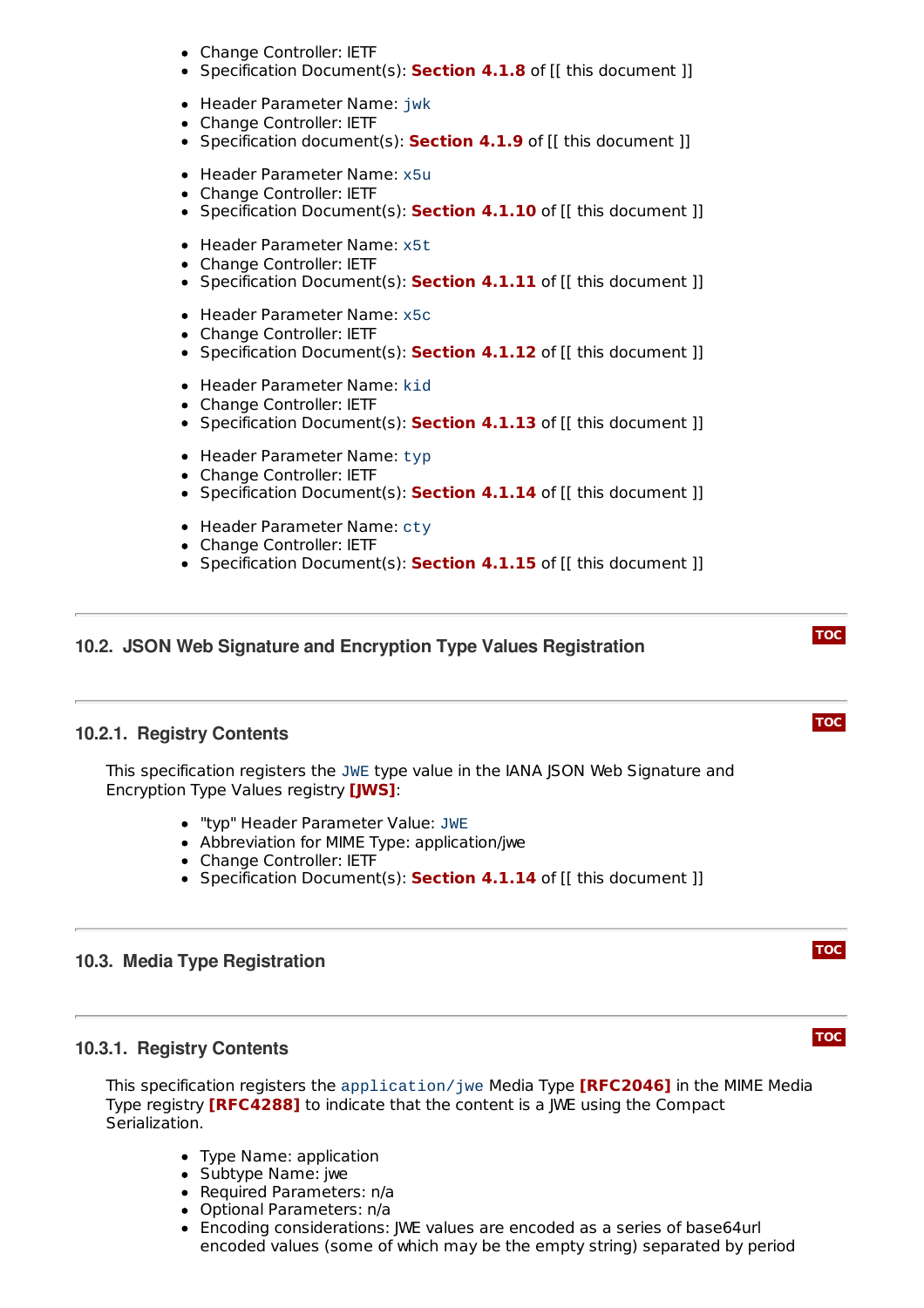('.') characters

- Security Considerations: See the Security Considerations section of this document
- Interoperability Considerations: n/a
- Published Specification: [[ this document ]]
- Applications that use this media type: OpenID Connect and other applications  $\bullet$ using encrypted JWTs
- Additional Information: Magic number(s): n/a, File extension(s): n/a, Macintosh file type code(s): n/a
- Person & email address to contact for further information: Michael B. Jones, mbj@microsoft.com
- Intended Usage: COMMON
- Restrictions on Usage: none
- Author: Michael B. Jones, mbj@microsoft.com
- Change Controller: IETF

#### <span id="page-14-0"></span>**11. Security Considerations**

All of the security issues faced by any cryptographic application must be faced by a JWS/JWE/JWK agent. Among these issues are protecting the user's private key, preventing various attacks, and helping the user avoid mistakes such as inadvertently encrypting a message for the wrong recipient. The entire list of security considerations is beyond the scope of this document, but some significant concerns are listed here.

All the security considerations in the JWS specification also apply to this specification. Likewise, all the security considerations in **XML [Encryption](#page-15-23) 1.1**[W3C.CR-xmlenc-core1-20120313] also apply to JWE, other than those that are XML specific.

#### <span id="page-14-1"></span>**12. Open Issues**

[[ to be removed by the RFC editor before publication as an RFC ]]

The following items remain to be considered or done in this draft:

- Should we define an optional nonce and/or timestamp header parameter? (Use of a nonce is an effective countermeasure to some kinds of attacks.)
- Do we want to consolidate the combination of the enc, int, and kdf parameters into a single new enc parameter defining composite AEAD algorithms? For instance, we might define a composite algorithm A128CBC with HS256 and CS256 and another composite algorithm A256CBC with HS512 and CS512. A symmetry argument for doing this is that the int and kdf parameters are not used with AEAD algorithms. An argument against it is that in some cases, integrity is not needed because it's provided by other means, and so having the flexibility to not use an int algorithm or key derivation with a non-AEAD enc algorithm could be useful.
- Do we want to represent the JWE IV as a separate dot-separated element or continue to have it be in the header? An IV is always required in practice for the block encryption algorithms we've specified. This would save 15 and 17 characters, respectively, for the current AES GCM and AES CBC examples.

#### <span id="page-14-2"></span>**13. References**

**[TOC](#page-0-0)**

**[TOC](#page-0-0)**

#### **13.1. Normative References**

<span id="page-14-3"></span>**[ITU.X690.1994]** International Telecommunications Union, "Information Technology - ASN.1 encoding rules: Specification of Basic Encoding Rules (BER), Canonical Encoding Rules (CER) and Distinguished Encoding Rules (DER)," ITU-T Recommendation X.690, 1994.

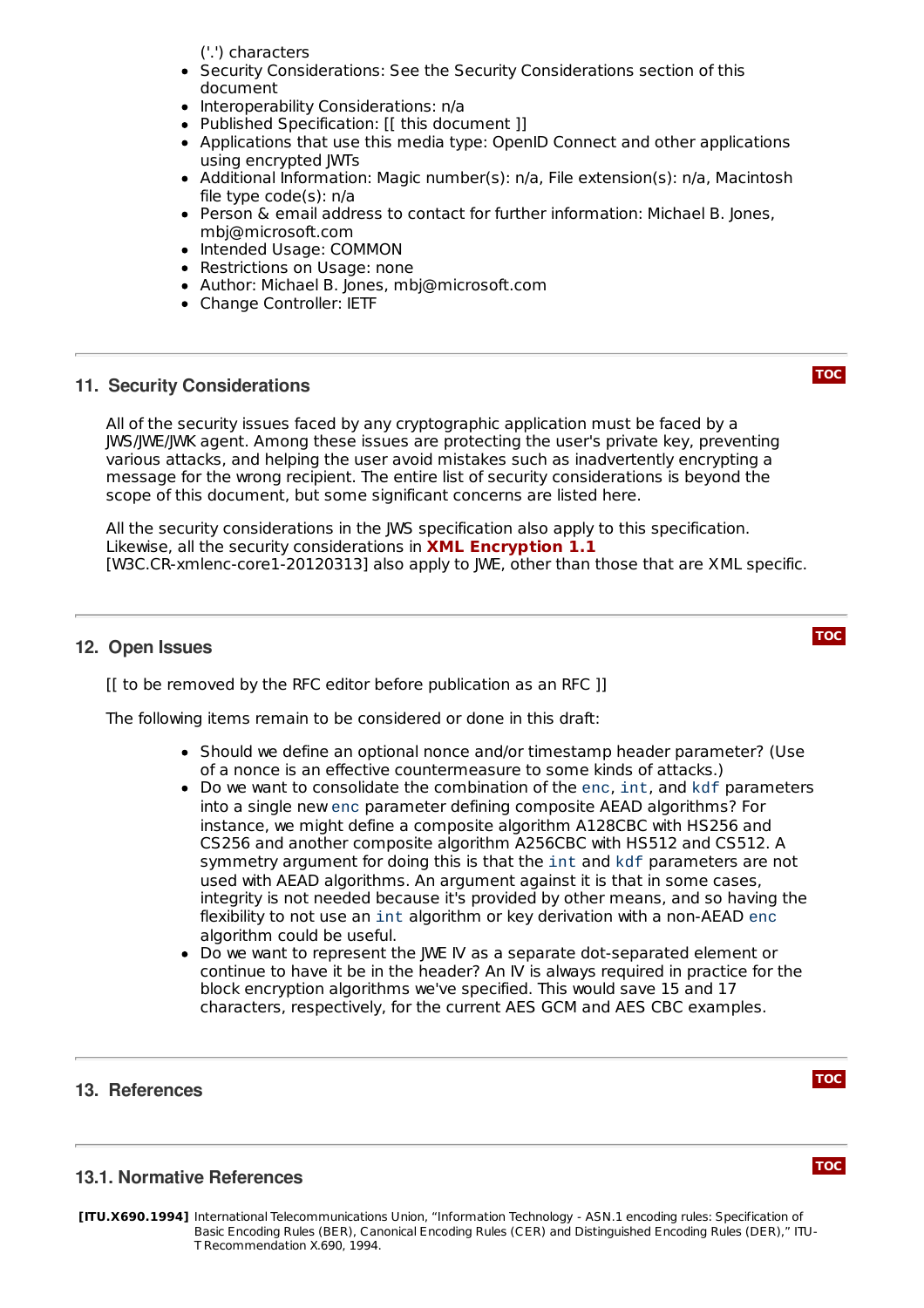<span id="page-15-22"></span><span id="page-15-21"></span><span id="page-15-20"></span><span id="page-15-19"></span><span id="page-15-16"></span><span id="page-15-15"></span><span id="page-15-14"></span><span id="page-15-12"></span><span id="page-15-9"></span><span id="page-15-7"></span><span id="page-15-6"></span><span id="page-15-5"></span>

| [JWA]                                         | <b>Jones, M., "JSON Web Algorithms (JWA)," July 2012.</b>                                                                                                                                                              |
|-----------------------------------------------|------------------------------------------------------------------------------------------------------------------------------------------------------------------------------------------------------------------------|
| [JWK]                                         | Jones, M., "JSON Web Key (JWK)," July 2012.                                                                                                                                                                            |
| [JWS]                                         | Jones, M., Bradley, J., and N. Sakimura, "JSON Web Signature (JWS)," July 2012.                                                                                                                                        |
| [RFC1421]                                     | Linn, J., "Privacy Enhancement for Internet Electronic Mail: Part I: Message Encryption and<br>Authentication Procedures," RFC 1421, February 1993 (TXT).                                                              |
| [RFC1951]                                     | Deutsch, P., "DEFLATE Compressed Data Format Specification version 1.3," RFC 1951, May 1996<br>$(TXT, PS, PDF)$ .                                                                                                      |
| [RFC2046]                                     | Freed, N. and N. Borenstein, "Multipurpose Internet Mail Extensions (MIME) Part Two: Media<br>Types," RFC 2046, November 1996 (TXT).                                                                                   |
| [RFC2119]                                     | Bradner, S., "Key words for use in RFCs to Indicate Requirement Levels," BCP 14, RFC 2119,<br>March 1997 (TXT, HTML, XML).                                                                                             |
| [RFC2818]                                     | Rescorla, E., "HTTP Over TLS," RFC 2818, May 2000 (TXT).                                                                                                                                                               |
| [RFC3629]                                     | Yergeau, F., "UTF-8, a transformation format of ISO 10646," STD 63, RFC 3629, November 2003 (TXT).                                                                                                                     |
| [RFC3986]                                     | Berners-Lee, T., Fielding, R., and L. Masinter, "Uniform Resource Identifier (URI): Generic<br><b>Syntax," STD 66, RFC 3986, January 2005 (TXT, HTML, XML).</b>                                                        |
| [RFC4086]                                     | Eastlake, D., Schiller, J., and S. Crocker, "Randomness Requirements for Security," BCP 106, RFC 4086,<br>June 2005 $(TXT)$ .                                                                                          |
| [RFC4288]                                     | Freed, N. and J. Klensin, "Media Type Specifications and Registration Procedures," BCP 13, RFC 4288,<br>December 2005 (TXT).                                                                                           |
| [RFC4627]                                     | Crockford, D., "The application/json Media Type for JavaScript Object Notation (JSON)," RFC 4627,<br>July 2006 (TXT).                                                                                                  |
| [RFC4648]                                     | Josefsson, S., "The Base16, Base32, and Base64 Data Encodings," RFC 4648, October 2006 (TXT).                                                                                                                          |
| [ $RFC5116$ ]                                 | McGrew, D., "An Interface and Algorithms for Authenticated Encryption," RFC 5116, January 2008<br>$(TXT)$ .                                                                                                            |
| [RFC5246]                                     | Dierks, T. and E. Rescorla, "The Transport Layer Security (TLS) Protocol Version 1.2," RFC 5246,<br>August 2008 (TXT).                                                                                                 |
| [RFC5280]                                     | Cooper, D., Santesson, S., Farrell, S., Boeyen, S., Housley, R., and W. Polk, "Internet X.509 Public Key<br>Infrastructure Certificate and Certificate Revocation List (CRL) Profile," RFC 5280, May 2008<br>$(TXT)$ . |
| <b>IW3C.CR-</b><br>xmlenc-core1-<br>20120313] | Eastlake, D., Reagle, J., Hirsch, F., and T. Roessler, "XML Encryption Syntax and Processing Version<br>1.1," World Wide Web Consortium CR CR-xmlenc-core1-20120313, March 2012 (HTML).                                |

#### <span id="page-15-23"></span><span id="page-15-18"></span><span id="page-15-17"></span><span id="page-15-10"></span><span id="page-15-8"></span><span id="page-15-4"></span><span id="page-15-0"></span>**13.2. Informative References**

<span id="page-15-25"></span><span id="page-15-24"></span><span id="page-15-13"></span><span id="page-15-11"></span>

| [I-D.rescorla-<br>jsms] | Rescorla, E. and J. Hildebrand, "JavaScript Message Security Format," draft-rescorla-jsms-00 (work in<br>progress), March 2011 (TXT).  |
|-------------------------|----------------------------------------------------------------------------------------------------------------------------------------|
| [JSE]                   | Bradley, J. and N. Sakimura (editor), "JSON Simple Encryption," September 2010.                                                        |
| [JWE-JS]                | Jones, M., "JSON Web Encryption JSON Serialization (JWE-JS)," July 2012.                                                               |
| <b>TRFC41221</b>        | Leach, P., Mealling, M., and R. Salz, "A Universally Unique IDentifier (UUID) URN Namespace,"<br>RFC 4122, July 2005 (TXT, HTML, XML). |
| <b>TRFC56521</b>        | Housley, R., "Cryptographic Message Syntax (CMS)," STD 70, RFC 5652, September 2009 (TXT).                                             |

#### <span id="page-15-26"></span><span id="page-15-1"></span>**Appendix A. JWE Examples**

<span id="page-15-2"></span>This section provides examples of JWE computations.

### **A.1. Example JWE using RSAES OAEP and AES GCM**

This example encrypts the plaintext "Live long and prosper." to the recipient using RSAES OAEP and AES GCM. The AES GCM algorithm has an integrated integrity check. The representation of this plaintext is:

[76, 105, 118, 101, 32, 108, 111, 110, 103, 32, 97, 110, 100, 32, 112, 114, 111, 115, 112, 101, 114, 46]

# <span id="page-15-3"></span>**A.1.1. JWE Header**

The following example JWE Header declares that:

• the Content Master Key is encrypted to the recipient using the RSAES OAEP



**[TOC](#page-0-0)**

# **[TOC](#page-0-0)**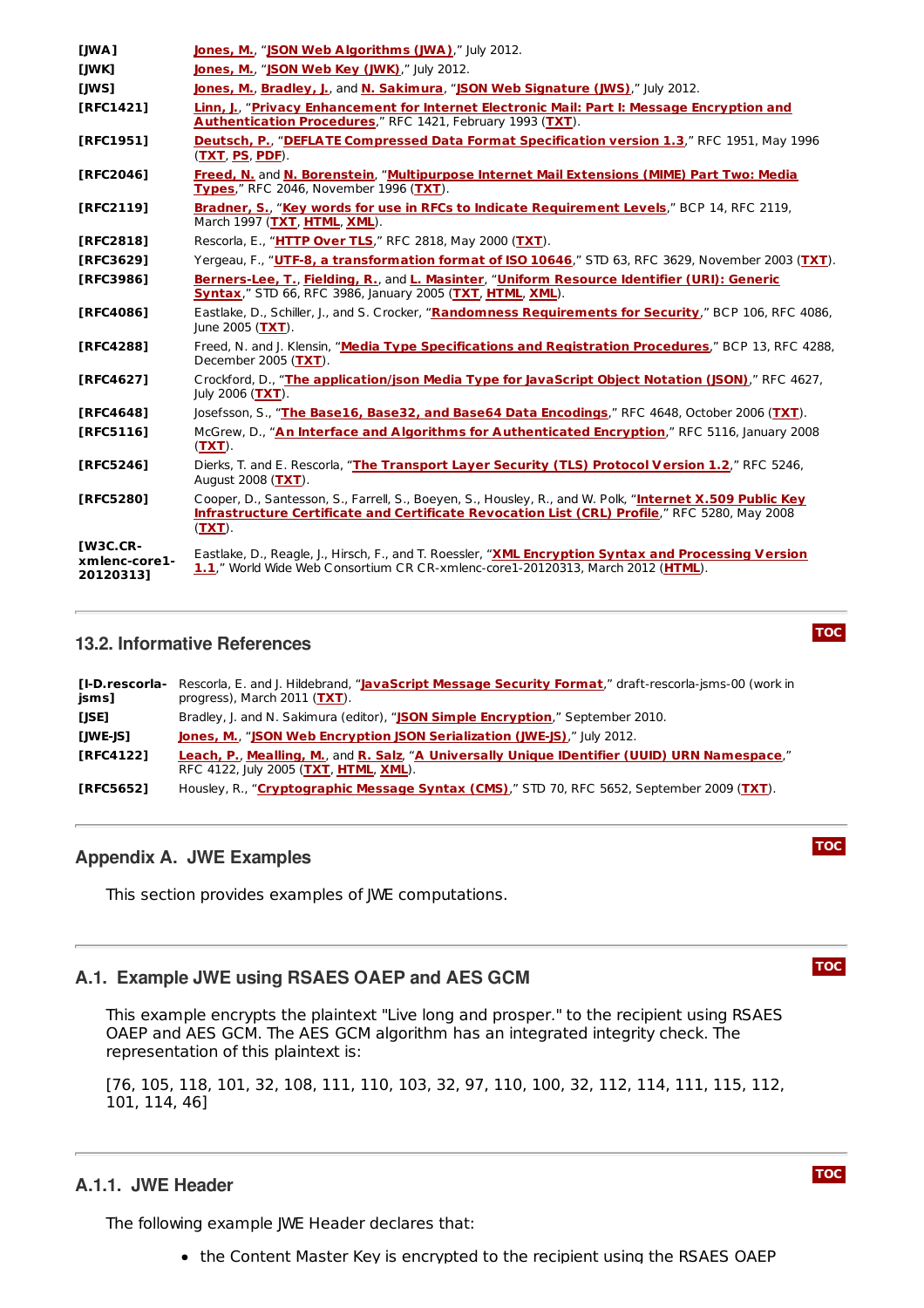the Content Master Key is encrypted to the recipient using the RSAES OAEP algorithm to produce the JWE Encrypted Key,

- the Plaintext is encrypted using the AES GCM algorithm with a 256 bit key to produce the Ciphertext, and
- the 96 bit Initialization Vector (IV)  $[227, 197, 117, 252, 2, 219, 233, 68, 180, 225,$ 77, 219] with the base64url encoding 48V1\_ALb6US04U3b was used.

{"alg":"RSA-OAEP","enc":"A256GCM","iv":"48V1\_ALb6US04U3b"}

#### <span id="page-16-0"></span>**A.1.2. Encoded JWE Header**

Base64url encoding the bytes of the UTF-8 representation of the JWE Header yields this Encoded JWE Header value (with line breaks for display purposes only):

eyJhbGciOiJSU0EtT0FFUCIsImVuYyI6IkEyNTZHQ00iLCJpdiI6IjQ4VjFfQUxi NlVTMDRVM2IifQ

#### <span id="page-16-1"></span>**A.1.3. Content Master Key (CMK)**

Generate a random Content Master Key (CMK). In this example, the key value is:

[177, 161, 244, 128, 84, 143, 225, 115, 63, 180, 3, 255, 107, 154, 212, 246, 138, 7, 110, 91, 112, 46, 34, 105, 47, 130, 203, 46, 122, 234, 64, 252]

#### <span id="page-16-2"></span>**A.1.4. Key Encryption**

Encrypt the CMK with the recipient's public key using the RSAES OAEP algorithm to produce the JWE Encrypted Key. In this example, the RSA key parameters are:

| <b>Parameter</b> Value<br><b>Name</b> |                                                                                                                                                                                                                                                                                                                                                                                                                                                                                                                                                                                                                                                                                                                                                                                                                                                                                                                                                                                                                                                                                                                                                                                                                                                                |
|---------------------------------------|----------------------------------------------------------------------------------------------------------------------------------------------------------------------------------------------------------------------------------------------------------------------------------------------------------------------------------------------------------------------------------------------------------------------------------------------------------------------------------------------------------------------------------------------------------------------------------------------------------------------------------------------------------------------------------------------------------------------------------------------------------------------------------------------------------------------------------------------------------------------------------------------------------------------------------------------------------------------------------------------------------------------------------------------------------------------------------------------------------------------------------------------------------------------------------------------------------------------------------------------------------------|
| <b>Modulus</b>                        | [161, 168, 84, 34, 133, 176, 208, 173, 46, 176, 163, 110, 57, 30, 135, 227, 9, 31, 226,<br>128, 84, 92, 116, 241, 70, 248, 27, 227, 193, 62, 5, 91, 241, 145, 224, 205, 141, 176,<br>184, 133, 239, 43, 81, 103, 9, 161, 153, 157, 179, 104, 123, 51, 189, 34, 152, 69, 97,<br>69, 78, 93, 140, 131, 87, 182, 169, 101, 92, 142, 3, 22, 167, 8, 212, 56, 35, 79, 210,<br>222, 192, 208, 252, 49, 109, 138, 173, 253, 210, 166, 201, 63, 102, 74, 5, 158, 41, 90,<br>144, 108, 160, 79, 10, 89, 222, 231, 172, 31, 227, 197, 0, 19, 72, 81, 138, 78, 136, 221,<br>121, 118, 196, 17, 146, 10, 244, 188, 72, 113, 55, 221, 162, 217, 171, 27, 57, 233, 210,<br>101, 236, 154, 199, 56, 138, 239, 101, 48, 198, 186, 202, 160, 76, 111, 234, 71, 57,<br>183, 5, 211, 171, 136, 126, 64, 40, 75, 58, 89, 244, 254, 107, 84, 103, 7, 236, 69, 163,<br>18, 180, 251, 58, 153, 46, 151, 174, 12, 103, 197, 181, 161, 162, 55, 250, 235, 123,<br>110, 17, 11, 158, 24, 47, 133, 8, 199, 235, 107, 126, 130, 246, 73, 195, 20, 108, 202,<br>176, 214, 187, 45, 146, 182, 118, 54, 32, 200, 61, 201, 71, 243, 1, 255, 131, 84, 37,<br>111, 211, 168, 228, 45, 192, 118, 27, 197, 235, 232, 36, 10, 230, 248, 190, 82, 182,<br>140, 35, 204, 108, 190, 253, 186, 186, 27] |
| Exponent                              | [1, 0, 1]                                                                                                                                                                                                                                                                                                                                                                                                                                                                                                                                                                                                                                                                                                                                                                                                                                                                                                                                                                                                                                                                                                                                                                                                                                                      |
| Private<br>Exponent                   | [144, 183, 109, 34, 62, 134, 108, 57, 44, 252, 10, 66, 73, 54, 16, 181, 233, 92, 54, 219,<br>101, 42, 35, 178, 63, 51, 43, 92, 119, 136, 251, 41, 53, 23, 191, 164, 164, 60, 88, 227,<br>229, 152, 228, 213, 149, 228, 169, 237, 104, 71, 151, 75, 88, 252, 216, 77, 251, 231,<br>28, 97, 88, 193, 215, 202, 248, 216, 121, 195, 211, 245, 250, 112, 71, 243, 61, 129, 95,<br>39, 244, 122, 225, 217, 169, 211, 165, 48, 253, 220, 59, 122, 219, 42, 86, 223, 32, 236,<br>39, 48, 103, 78, 122, 216, 187, 88, 176, 89, 24, 1, 42, 177, 24, 99, 142, 170, 1, 146, 43,<br>3, 108, 64, 194, 121, 182, 95, 187, 134, 71, 88, 96, 134, 74, 131, 167, 69, 106, 143,<br>121, 27, 72, 44, 245, 95, 39, 194, 179, 175, 203, 122, 16, 112, 183, 17, 200, 202, 31,<br>17, 138, 156, 184, 210, 157, 184, 154, 131, 128, 110, 12, 85, 195, 122, 241, 79, 251,<br>229, 183, 117, 21, 123, 133, 142, 220, 153, 9, 59, 57, 105, 81, 255, 138, 77, 82, 54, 62,<br>216, 38, 249, 208, 17, 197, 49, 45, 19, 232, 157, 251, 131, 137, 175, 72, 126, 43, 229,                                                                                                                                                                                                                       |

**[TOC](#page-0-0)**

**[TOC](#page-0-0)**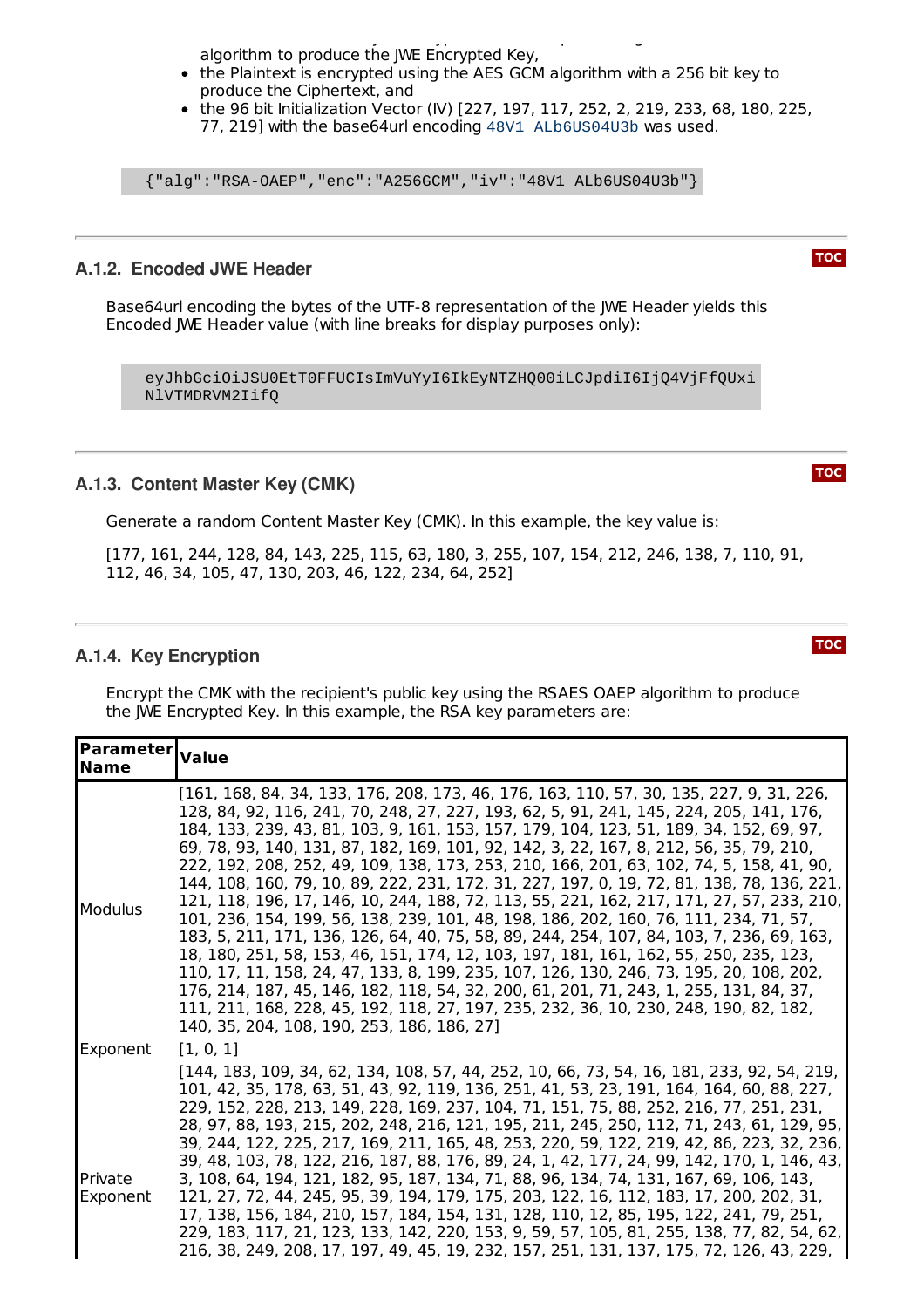69, 179, 117, 82, 157, 213, 83, 35, 57, 210, 197, 252, 171, 143, 194, 11, 47, 163, 6, 253, 75, 252, 96, 11, 187, 84, 130, 210, 7, 121, 78, 91, 79, 57, 251, 138, 132, 220, 60, 224, 173, 56, 224, 201]

The resulting JWE Encrypted Key value is:

[142, 252, 40, 202, 21, 177, 56, 198, 232, 7, 151, 49, 95, 169, 220, 2, 46, 214, 167, 116, 57, 20, 164, 109, 150, 98, 49, 223, 154, 95, 71, 209, 233, 17, 174, 142, 203, 232, 132, 167, 17, 42, 51, 125, 22, 221, 135, 17, 67, 197, 148, 246, 139, 145, 160, 238, 99, 119, 171, 95, 117, 202, 87, 251, 101, 254, 58, 215, 135, 195, 135, 103, 49, 119, 76, 46, 49, 198, 27, 31, 58, 44, 192, 222, 21, 16, 13, 216, 161, 179, 236, 65, 143, 38, 43, 218, 195, 76, 140, 243, 71, 243, 79, 124, 216, 208, 242, 171, 34, 245, 57, 154, 93, 76, 230, 204, 234, 82, 117, 248, 39, 13, 62, 60, 215, 8, 51, 248, 254, 47, 150, 36, 46, 27, 247, 98, 77, 56, 92, 44, 19, 39, 12, 77, 54, 101, 194, 126, 86, 0, 64, 239, 95, 211, 64, 26, 219, 93, 211, 36, 154, 250, 117, 177, 213, 232, 142, 184, 216, 92, 20, 248, 69, 175, 180, 71, 205, 221, 235, 224, 95, 113, 5, 33, 86, 18, 157, 61, 199, 8, 121, 0, 0, 135, 65, 67, 220, 164, 15, 230, 155, 71, 53, 64, 253, 209, 169, 255, 34, 64, 101, 7, 43, 102, 227, 83, 171, 52, 225, 119, 253, 182, 96, 195, 225, 34, 156, 211, 202, 7, 194, 255, 137, 59, 170, 172, 72, 234, 222, 203, 123, 249, 121, 254, 143, 173, 105, 65, 187, 189, 163, 64, 151, 145, 99, 17]

#### <span id="page-17-0"></span>**A.1.5. Encoded JWE Encrypted Key**

Base64url encode the JWE Encrypted Key to produce the Encoded JWE Encrypted Key. This result (with line breaks for display purposes only) is:

jvwoyhWxOMboB5cxX6ncAi7Wp3Q5FKRtlmIx35pfR9HpEa6Oy-iEpxEqM30W3YcR Q8WU9ouRoO5jd6tfdcpX-2X-OteHw4dnMXdMLjHGGx86LMDeFRAN2KGz7EGPJiva w0yM80fzT3zY0PKrIvU5ml1M5szqUnX4Jw0-PNcIM\_j-L5YkLhv3Yk04XCwTJwxN NmXCflYAQO9f00Aa213TJJr6dbHV6I642FwU-EWvtEfN3evgX3EFIVYSnT3HCHkA AIdBQ9ykD-abRzVA\_dGp\_yJAZQcrZuNTqzThd\_22YMPhIpzTygfC\_4k7qqxI6t7L e\_l5\_o-taUG7vaNAl5FjEQ

#### <span id="page-17-1"></span>**A.1.6. "Additional Authenticated Data" Parameter**

Concatenate the Encoded JWE Header value, a period character ('.'), and the Encoded JWE Encrypted Key to create the "additional authenticated data" parameter for the AES GCM algorithm. This result (with line breaks for display purposes only) is:

eyJhbGciOiJSU0EtT0FFUCIsImVuYyI6IkEyNTZHQ00iLCJpdiI6IjQ4VjFfQUxi NlVTMDRVM2IifQ.

jvwoyhWxOMboB5cxX6ncAi7Wp3Q5FKRtlmIx35pfR9HpEa6Oy-iEpxEqM30W3YcR Q8WU9ouRoO5jd6tfdcpX-2X-OteHw4dnMXdMLjHGGx86LMDeFRAN2KGz7EGPJiva w0yM80fzT3zY0PKrIvU5ml1M5szqUnX4Jw0-PNcIM\_j-L5YkLhv3Yk04XCwTJwxN NmXCflYAQO9f00Aa213TJJr6dbHV6I642FwU-EWvtEfN3evgX3EFIVYSnT3HCHkA AIdBQ9ykD-abRzVA\_dGp\_yJAZQcrZuNTqzThd\_22YMPhIpzTygfC\_4k7qqxI6t7L e\_l5\_o-taUG7vaNAl5FjEQ

The representation of this value is:

[101, 121, 74, 104, 98, 71, 99, 105, 79, 105, 74, 83, 85, 48, 69, 116, 84, 48, 70, 70, 85, 67, 73, 115, 73, 109, 86, 117, 89, 121, 73, 54, 73, 107, 69, 121, 78, 84, 90, 72, 81, 48, 48, 105, 76, 67, 74, 112, 100, 105, 73, 54, 73, 106, 81, 52, 86, 106, 70, 102, 81, 85, 120, 105, 78, 108, 86, 84, 77, 68, 82, 86, 77, 50, 73, 105, 102, 81, 46, 106, 118, 119, 111, 121, 104, 87, 120, 79, 77, 98, 111, 66, 53, 99, 120, 88, 54, 110, 99, 65, 105, 55, 87, 112, 51, 81, 53, 70, 75, 82, 116, 108, 109, 73, 120, 51, 53, 112, 102, 82, 57, 72, 112, 69, 97, 54, 79, 121, 45, 105, 69, 112, 120, 69, 113, 77, 51, 48, 87, 51, 89, 99, 82, 81, 56, 87, 85, 57, 111, 117, 82, 111, 79, 53, 106, 100, 54, 116, 102, 100, 99, 112, 88, 45, 50, 88, 45, 79, 116, 101, 72, 119, 52, 100, 110, 77, 88, 100, 77, 76, 106, 72, 71, 71, 120, 56, 54, 76, 77, 68, 101, 70, 82, 65, 78, 50, 75, 71, 122,

**[TOC](#page-0-0)**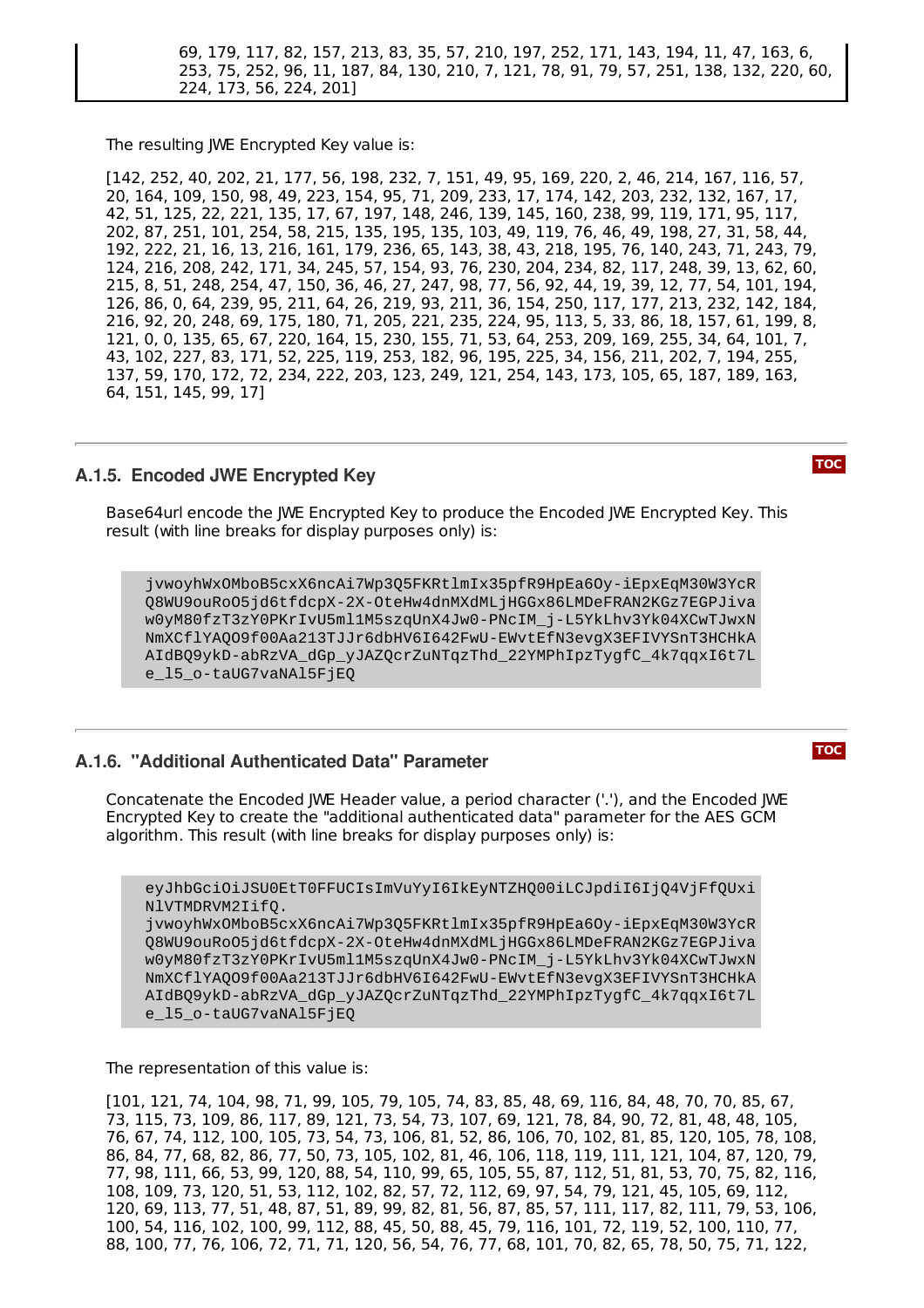55, 69, 71, 80, 74, 105, 118, 97, 119, 48, 121, 77, 56, 48, 102, 122, 84, 51, 122, 89, 48, 80, 75, 114, 73, 118, 85, 53, 109, 108, 49, 77, 53, 115, 122, 113, 85, 110, 88, 52, 74, 119, 48, 45, 80, 78, 99, 73, 77, 95, 106, 45, 76, 53, 89, 107, 76, 104, 118, 51, 89, 107, 48, 52, 88, 67, 119, 84, 74, 119, 120, 78, 78, 109, 88, 67, 102, 108, 89, 65, 81, 79, 57, 102, 48, 48, 65, 97, 50, 49, 51, 84, 74, 74, 114, 54, 100, 98, 72, 86, 54, 73, 54, 52, 50, 70, 119, 85, 45, 69, 87, 118, 116, 69, 102, 78, 51, 101, 118, 103, 88, 51, 69, 70, 73, 86, 89, 83, 110, 84, 51, 72, 67, 72, 107, 65, 65, 73, 100, 66, 81, 57, 121, 107, 68, 45, 97, 98, 82, 122, 86, 65, 95, 100, 71, 112, 95, 121, 74, 65, 90, 81, 99, 114, 90, 117, 78, 84, 113, 122, 84, 104, 100, 95, 50, 50, 89, 77, 80, 104, 73, 112, 122, 84, 121, 103, 102, 67, 95, 52, 107, 55, 113, 113, 120, 73, 54, 116, 55, 76, 101, 95, 108, 53, 95, 111, 45, 116, 97, 85, 71, 55, 118, 97, 78, 65, 108, 53, 70, 106, 69, 81]

#### <span id="page-18-0"></span>**A.1.7. Plaintext Encryption**

Encrypt the Plaintext with AES GCM, using the IV, the CMK as the encryption key, and the "additional authenticated data" value above, requesting a 128 bit "authentication tag" output. The resulting Ciphertext is:

[253, 237, 181, 180, 97, 161, 105, 207, 233, 120, 65, 100, 45, 122, 246, 116, 195, 212, 102, 37, 36, 175]

The resulting "authentication tag" value is:

<span id="page-18-1"></span>[97, 182, 82, 120, 112, 141, 13, 144, 106, 1, 220, 233, 68, 233, 114, 139]

#### **A.1.8. Encoded JWE Ciphertext**

Base64url encode the resulting Ciphertext to create the Encoded JWE Ciphertext. This result is:

\_e21tGGhac\_peEFkLXr2dMPUZiUkrw

#### <span id="page-18-2"></span>**A.1.9. Encoded JWE Integrity Value**

Base64url encode the resulting "authentication tag" to create the Encoded JWE Integrity Value. This result is:

YbZSeHCNDZBqAdzpROlyiw

#### <span id="page-18-3"></span>**A.1.10. Complete Representation**

Assemble the final representation: The Compact Serialization of this result is the concatenation of the Encoded JWE Header, the Encoded JWE Encrypted Key, the Encoded JWE Ciphertext, and the Encoded JWE Integrity Value in that order, with the four strings being separated by three period ('.') characters.

The final result in this example (with line breaks for display purposes only) is:

eyJhbGciOiJSU0EtT0FFUCIsImVuYyI6IkEyNTZHQ00iLCJpdiI6IjQ4VjFfQUxi NlVTMDRVM2IifQ. jvwoyhWxOMboB5cxX6ncAi7Wp3Q5FKRtlmIx35pfR9HpEa6Oy-iEpxEqM30W3YcR Q8WU9ouRoO5jd6tfdcpX-2X-OteHw4dnMXdMLjHGGx86LMDeFRAN2KGz7EGPJiva w0yM80fzT3zY0PKrIvU5ml1M5szqUnX4Jw0-PNcIM\_j-L5YkLhv3Yk04XCwTJwxN NmXCflYAQO9f00Aa213TJJr6dbHV6I642FwU-EWvtEfN3evgX3EFIVYSnT3HCHkA AIdBQ9ykD-abRzVA\_dGp\_yJAZQcrZuNTqzThd\_22YMPhIpzTygfC\_4k7qqxI6t7L

# **[TOC](#page-0-0)**

# **[TOC](#page-0-0)**



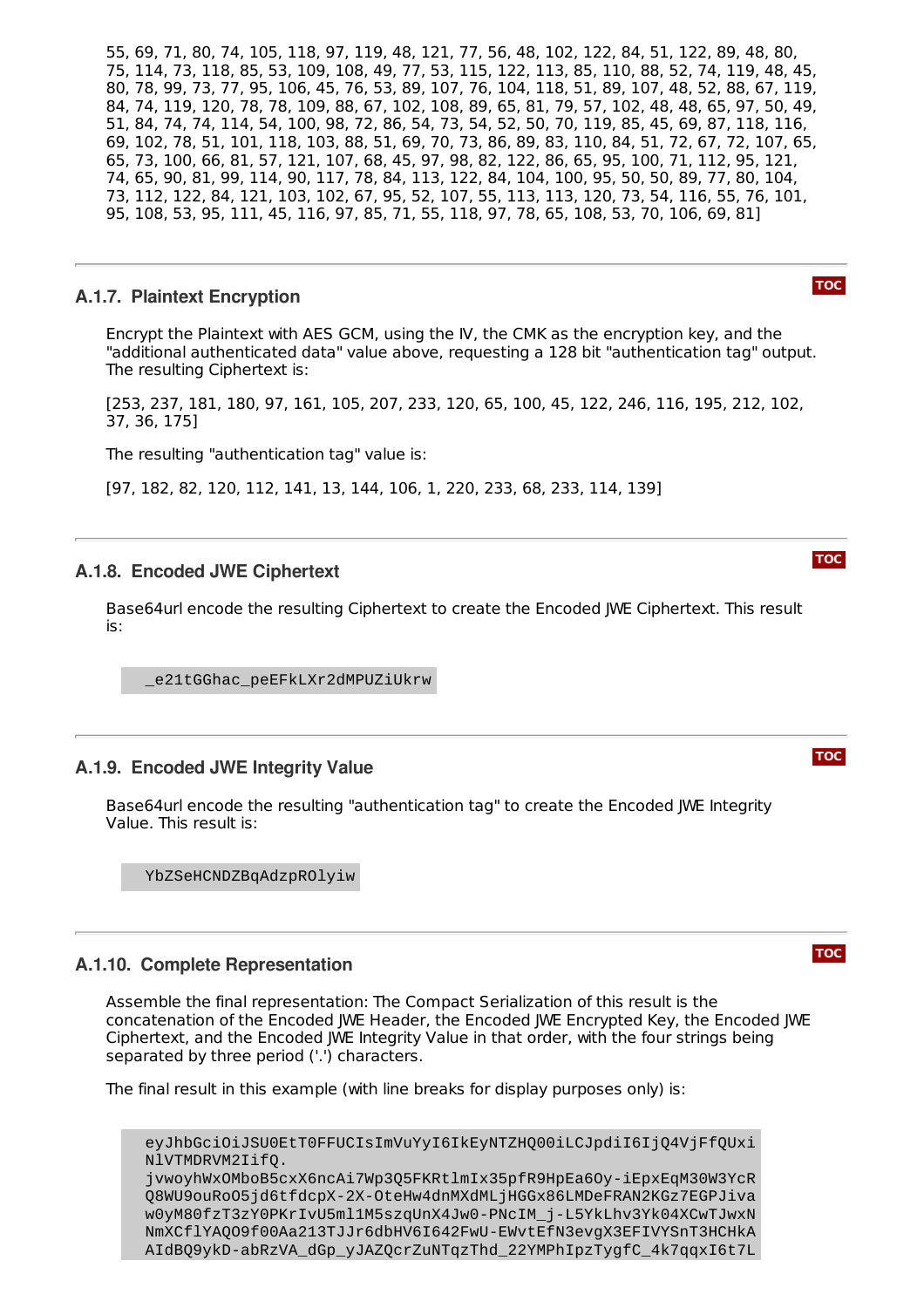### <span id="page-19-0"></span>**A.1.11. Validation**

This example illustrates the process of creating a JWE with an AEAD algorithm. These results can be used to validate JWE decryption implementations for these algorithms. However, note that since the RSAES OAEP computation includes random values, the results above will not be repeatable.

# <span id="page-19-1"></span>**A.2. Example JWE using RSAES-PKCS1-V1\_5 and AES CBC**

This example encrypts the plaintext "Now is the time for all good men to come to the aid of their country." to the recipient using RSAES-PKCS1-V1\_5 and AES CBC. AES CBC does not have an integrated integrity check, so a separate integrity check calculation is performed using HMAC SHA-256, with separate encryption and integrity keys being derived from a master key using the Concat KDF with the SHA-256 digest function. The representation of this plaintext is:

[78, 111, 119, 32, 105, 115, 32, 116, 104, 101, 32, 116, 105, 109, 101, 32, 102, 111, 114, 32, 97, 108, 108, 32, 103, 111, 111, 100, 32, 109, 101, 110, 32, 116, 111, 32, 99, 111, 109, 101, 32, 116, 111, 32, 116, 104, 101, 32, 97, 105, 100, 32, 111, 102, 32, 116, 104, 101, 105, 114, 32, 99, 111, 117, 110, 116, 114, 121, 46]

### <span id="page-19-2"></span>**A.2.1. JWE Header**

The following example JWE Header (with line breaks for display purposes only) declares that:

- the Content Master Key is encrypted to the recipient using the RSAES-PKCS1-V1 5 algorithm to produce the JWE Encrypted Key,
- the Plaintext is encrypted using the AES CBC algorithm with a 128 bit key to produce the Ciphertext,
- the JWE Integrity Value safeguarding the integrity of the Ciphertext and the parameters used to create it was computed with the HMAC SHA-256 algorithm, and
- the 128 bit Initialization Vector (IV) [3, 22, 60, 12, 43, 67, 104, 105, 108, 108, 105, 99, 111, 116, 104, 101] with the base64url encoding AxY8DCtDaGlsbGljb3RoZQ was used.

{"alg":"RSA1\_5","enc":"A128CBC","int":"HS256","iv":"AxY8DCtDaGls bGljb3RoZQ"}

# <span id="page-19-3"></span>**A.2.2. Encoded JWE Header**

Base64url encoding the bytes of the UTF-8 representation of the JWE Header yields this Encoded JWE Header value (with line breaks for display purposes only):

<span id="page-19-4"></span>eyJhbGciOiJSU0ExXzUiLCJlbmMiOiJBMTI4Q0JDIiwiaW50IjoiSFMyNTYiLCJp diI6IkF4WThEQ3REYUdsc2JHbGpiM1JvWlEifQ

#### **[TOC](#page-0-0)**

**[TOC](#page-0-0)**

**[TOC](#page-0-0)**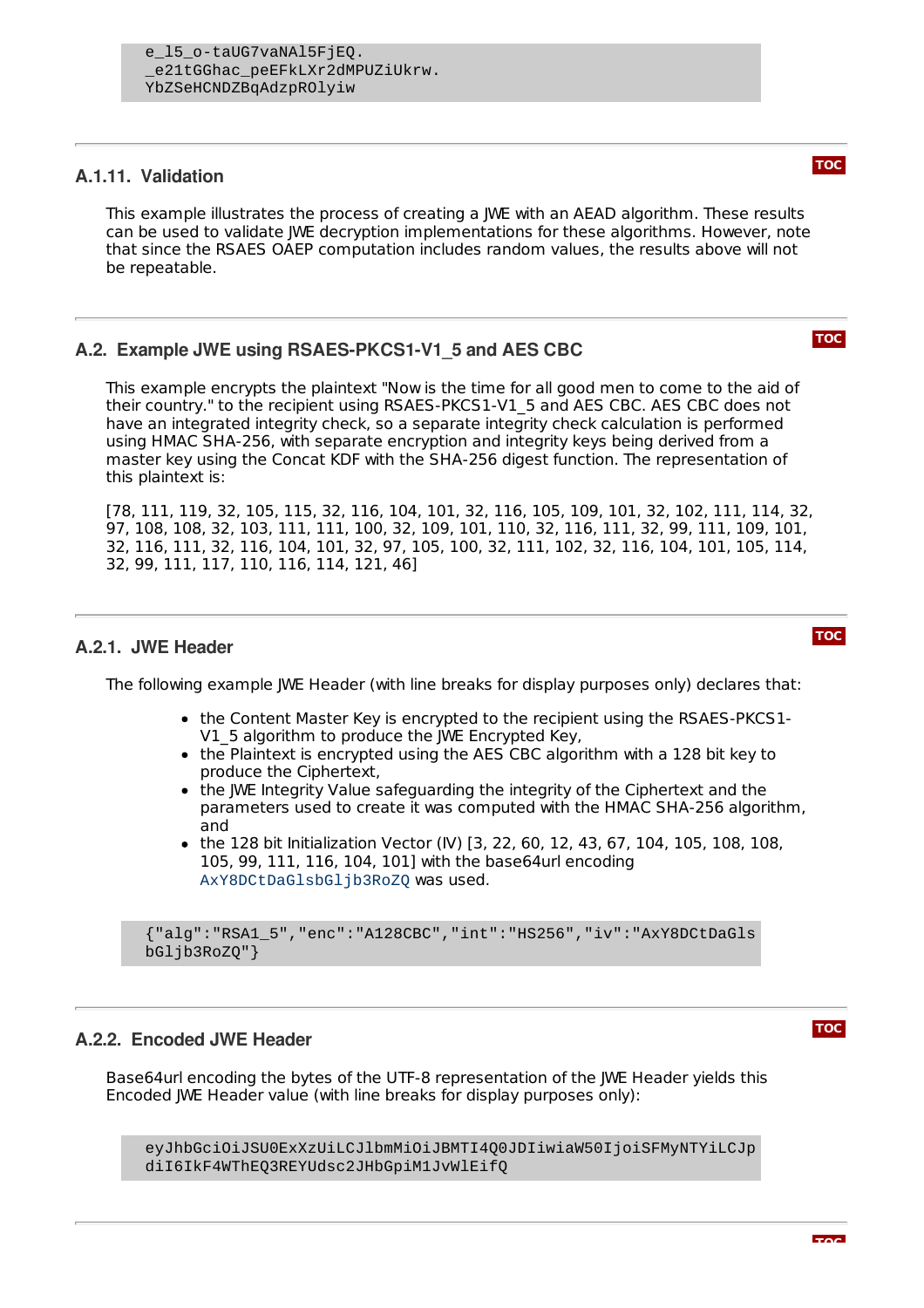[4, 211, 31, 197, 84, 157, 252, 254, 11, 100, 157, 250, 63, 170, 106, 206, 107, 124, 212, 45, 111, 107, 9, 219, 200, 177, 0, 240, 143, 156, 44, 207]

#### <span id="page-20-0"></span>**A.2.4. Key Encryption**

Encrypt the CMK with the recipient's public key using the RSAES-PKCS1-V1\_5 algorithm to produce the JWE Encrypted Key. In this example, the RSA key parameters are:

| <b>Parameter   Value</b><br><b>Name</b> |                                                                                                                                                                                                                                                                                                                                                                                                                                                                                                                                                                                                                                                                                                                                                                                                                                                                                                                                                                                                                                                                                                                                                                                                                                         |
|-----------------------------------------|-----------------------------------------------------------------------------------------------------------------------------------------------------------------------------------------------------------------------------------------------------------------------------------------------------------------------------------------------------------------------------------------------------------------------------------------------------------------------------------------------------------------------------------------------------------------------------------------------------------------------------------------------------------------------------------------------------------------------------------------------------------------------------------------------------------------------------------------------------------------------------------------------------------------------------------------------------------------------------------------------------------------------------------------------------------------------------------------------------------------------------------------------------------------------------------------------------------------------------------------|
| <b>Modulus</b>                          | [177, 119, 33, 13, 164, 30, 108, 121, 207, 136, 107, 242, 12, 224, 19, 226, 198, 134,<br>17, 71, 173, 75, 42, 61, 48, 162, 206, 161, 97, 108, 185, 234, 226, 219, 118, 206, 118,<br>5, 169, 224, 60, 181, 90, 85, 51, 123, 6, 224, 4, 122, 29, 230, 151, 12, 244, 127, 121,<br>25, 4, 85, 220, 144, 215, 110, 130, 17, 68, 228, 129, 138, 7, 130, 231, 40, 212, 214, 17,<br>179, 28, 124, 151, 178, 207, 20, 14, 154, 222, 113, 176, 24, 198, 73, 211, 113, 9, 33,<br>178, 80, 13, 25, 21, 25, 153, 212, 206, 67, 154, 147, 70, 194, 192, 183, 160, 83, 98,<br>236, 175, 85, 23, 97, 75, 199, 177, 73, 145, 50, 253, 206, 32, 179, 254, 236, 190, 82,<br>73, 67, 129, 253, 252, 220, 108, 136, 138, 11, 192, 1, 36, 239, 228, 55, 81, 113, 17, 25,<br>140, 63, 239, 146, 3, 172, 96, 60, 227, 233, 64, 255, 224, 173, 225, 228, 229, 92, 112,<br>72, 99, 97, 26, 87, 187, 123, 46, 50, 90, 202, 117, 73, 10, 153, 47, 224, 178, 163, 77,<br>48, 46, 154, 33, 148, 34, 228, 33, 172, 216, 89, 46, 225, 127, 68, 146, 234, 30, 147, 54,<br>146, 5, 133, 45, 78, 254, 85, 55, 75, 213, 86, 194, 218, 215, 163, 189, 194, 54, 6, 83,<br>36, 18, 153, 53, 7, 48, 89, 35, 66, 144, 7, 65, 154, 13, 97, 75, 55, 230, 132, 3, 13, 239,<br>71]   |
| Exponent                                | [1, 0, 1]                                                                                                                                                                                                                                                                                                                                                                                                                                                                                                                                                                                                                                                                                                                                                                                                                                                                                                                                                                                                                                                                                                                                                                                                                               |
| Private<br>Exponent                     | [84, 80, 150, 58, 165, 235, 242, 123, 217, 55, 38, 154, 36, 181, 221, 156, 211, 215,<br>100, 164, 90, 88, 40, 228, 83, 148, 54, 122, 4, 16, 165, 48, 76, 194, 26, 107, 51, 53,<br>179, 165, 31, 18, 198, 173, 78, 61, 56, 97, 252, 158, 140, 80, 63, 25, 223, 156, 36, 203,<br>214, 252, 120, 67, 180, 167, 3, 82, 243, 25, 97, 214, 83, 133, 69, 16, 104, 54, 160, 200,<br>41, 83, 164, 187, 70, 153, 111, 234, 242, 158, 175, 28, 198, 48, 211, 45, 148, 58, 23,<br>62, 227, 74, 52, 117, 42, 90, 41, 249, 130, 154, 80, 119, 61, 26, 193, 40, 125, 10, 152,<br>174, 227, 225, 205, 32, 62, 66, 6, 163, 100, 99, 219, 19, 253, 25, 105, 80, 201, 29, 252,<br>157, 237, 69, 1, 80, 171, 167, 20, 196, 156, 109, 249, 88, 0, 3, 152, 38, 165, 72, 87, 6,<br>152, 71, 156, 214, 16, 71, 30, 82, 51, 103, 76, 218, 63, 9, 84, 163, 249, 91, 215, 44,<br>238, 85, 101, 240, 148, 1, 82, 224, 91, 135, 105, 127, 84, 171, 181, 152, 210, 183, 126,<br>24, 46, 196, 90, 173, 38, 245, 219, 186, 222, 27, 240, 212, 194, 15, 66, 135, 226, 178,<br>190, 52, 245, 74, 65, 224, 81, 100, 85, 25, 204, 165, 203, 187, 175, 84, 100, 82, 15, 11,<br>23, 202, 151, 107, 54, 41, 207, 3, 136, 229, 134, 131, 93, 139, 50, 182, 204, 93, 130,<br>89] |

The resulting JWE Encrypted Key value is:

<span id="page-20-1"></span>[32, 242, 63, 207, 94, 246, 133, 37, 135, 48, 88, 4, 15, 193, 6, 244, 51, 58, 132, 133, 212, 255, 163, 90, 59, 80, 200, 152, 41, 244, 188, 215, 174, 160, 26, 188, 227, 180, 165, 234, 172, 63, 24, 116, 152, 28, 149, 16, 94, 213, 201, 171, 180, 191, 11, 21, 149, 172, 143, 54, 194, 58, 206, 201, 164, 28, 107, 155, 75, 101, 22, 92, 227, 144, 95, 40, 119, 170, 7, 36, 225, 40, 141, 186, 213, 7, 175, 16, 174, 122, 75, 32, 48, 193, 119, 202, 41, 152, 210, 190, 68, 57, 119, 4, 197, 74, 7, 242, 239, 170, 204, 73, 75, 213, 202, 113, 216, 18, 23, 66, 106, 208, 69, 244, 117, 147, 2, 37, 207, 199, 184, 96, 102, 44, 70, 212, 87, 143, 253, 0, 166, 59, 41, 115, 217, 80, 165, 87, 38, 5, 9, 184, 202, 68, 67, 176, 4, 87, 254, 166, 227, 88, 124, 238, 249, 75, 114, 205, 148, 149, 45, 78, 193, 134, 64, 189, 168, 76, 170, 76, 176, 72, 148, 77, 215, 159, 146, 55, 189, 213, 85, 253, 135, 200, 59, 247, 79, 37, 22, 200, 32, 110, 53, 123, 54, 39, 9, 178, 231, 238, 95, 25, 211, 143, 87, 220, 88, 138, 209, 13, 227, 72, 58, 102, 164, 136, 241, 14, 14, 45, 32, 77, 44, 244, 162, 239, 150, 248, 181, 138, 251, 116, 245, 205, 137, 78, 34, 34, 10, 6, 59, 4, 197, 2, 153, 251]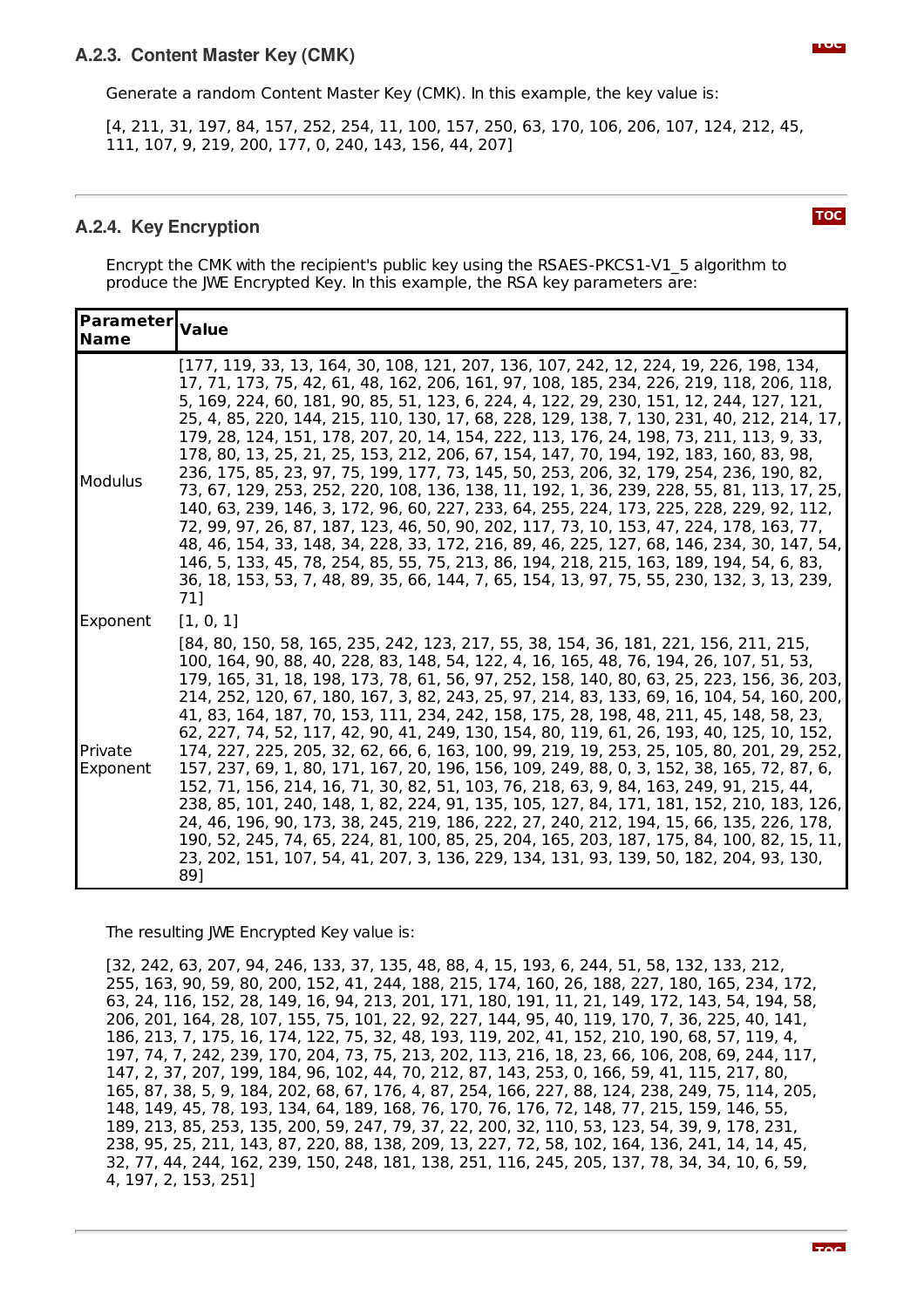#### **A.2.5. Encoded JWE Encrypted Key**

Base64url encode the JWE Encrypted Key to produce the Encoded JWE Encrypted Key. This result (with line breaks for display purposes only) is:

IPI\_z172hSWHMFgED8EG9DM6hIXU\_6NaO1DImCn0vNeuoBq847Sl6qw\_GHSYHJUQ XtXJq7S\_CxWVrI82wjrOyaQca5tLZRZc45BfKHeqByThKI261QevEK56SyAwwXfK KZjSvkQ5dwTFSgfy76rMSUvVynHYEhdCatBF9HWTAiXPx7hgZixG1FeP\_QCmOylz 2VClVyYFCbjKREOwBFf-puNYfO75S3LNlJUtTsGGQL2oTKpMsEiUTdefkje91VX9 h8g7908lFsggbjV7NicJsufuXxnTj1fcWIrRDeNIOmakiPEODi0gTSz0ou-W-LWK -3T1zYlOIiIKBjsExQKZ-w

#### <span id="page-21-0"></span>**A.2.6. Key Derivation**

Use the Concat key derivation function to derive Content Encryption Key (CEK) and Content Integrity Key (CIK) values from the CMK. The details of this derivation are shown in [Appendix](#page-23-1) A.3. The resulting CEK value is:

[249, 255, 87, 218, 224, 223, 221, 53, 204, 121, 166, 130, 195, 184, 50, 69]

The resulting CIK value is:

[218, 209, 130, 50, 169, 45, 70, 214, 29, 187, 123, 20, 3, 158, 111, 122, 182, 94, 57, 133, 245, 76, 97, 44, 193, 80, 81, 246, 115, 177, 225, 159]

#### <span id="page-21-1"></span>**A.2.7. Plaintext Encryption**

Encrypt the Plaintext with AES CBC using the CEK and IV to produce the Ciphertext. The resulting Ciphertext is:

[253, 159, 221, 142, 82, 40, 11, 131, 3, 72, 34, 162, 173, 229, 146, 217, 183, 173, 139, 132, 58, 137, 33, 182, 82, 49, 110, 141, 11, 221, 207, 239, 207, 65, 213, 28, 20, 217, 14, 186, 87, 160, 15, 160, 96, 142, 7, 69, 46, 55, 129, 224, 113, 206, 59, 181, 7, 188, 255, 15, 16, 59, 180, 107, 75, 0, 217, 175, 254, 8, 141, 48, 217, 132, 16, 217, 4, 30, 223, 147]

#### <span id="page-21-2"></span>**A.2.8. Encoded JWE Ciphertext**

Base64url encode the resulting Ciphertext to create the Encoded JWE Ciphertext. This result (with line breaks for display purposes only) is:

\_Z\_djlIoC4MDSCKireWS2beti4Q6iSG2UjFujQvdz-\_PQdUcFNkOulegD6BgjgdF LjeB4HHOO7UHvP8PEDu0a0sA2a\_-CI0w2YQQ2QQe35M

#### <span id="page-21-3"></span>**A.2.9. Secured Input Value**

Concatenate the Encoded JWE Header value, a period character ('.'), the Encoded JWE Encrypted Key, a second period character, and the Encoded JWE Ciphertext to create the value to integrity protect. This result (with line breaks for display purposes only) is:

eyJhbGciOiJSU0ExXzUiLCJlbmMiOiJBMTI4Q0JDIiwiaW50IjoiSFMyNTYiLCJp diI6IkF4WThEQ3REYUdsc2JHbGpiM1JvWlEifQ. IPI\_z172hSWHMFgED8EG9DM6hIXU\_6NaO1DImCn0vNeuoBq847Sl6qw\_GHSYHJUQ XtXJq7S\_CxWVrI82wjrOyaQca5tLZRZc45BfKHeqByThKI261QevEK56SyAwwXfK KZjSvkQ5dwTFSgfy76rMSUvVynHYEhdCatBF9HWTAiXPx7hgZixG1FeP\_QCmOylz

**[TOC](#page-0-0)**

**[TOC](#page-0-0)**

#### **[TOC](#page-0-0)**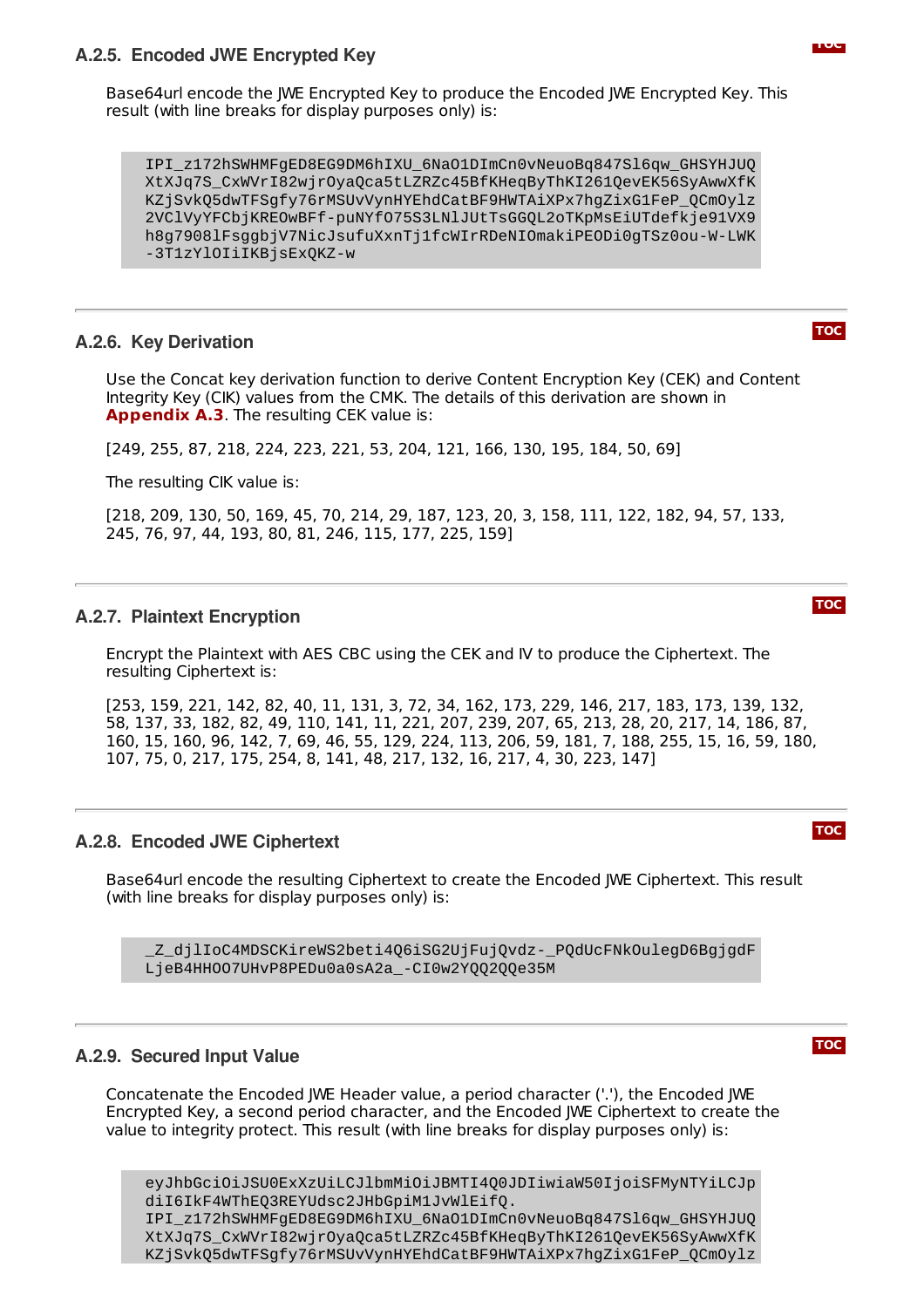The representation of this value is:

[101, 121, 74, 104, 98, 71, 99, 105, 79, 105, 74, 83, 85, 48, 69, 120, 88, 122, 85, 105, 76, 67, 74, 108, 98, 109, 77, 105, 79, 105, 74, 66, 77, 84, 73, 52, 81, 48, 74, 68, 73, 105, 119, 105, 97, 87, 53, 48, 73, 106, 111, 105, 83, 70, 77, 121, 78, 84, 89, 105, 76, 67, 74, 112, 100, 105, 73, 54, 73, 107, 70, 52, 87, 84, 104, 69, 81, 51, 82, 69, 89, 85, 100, 115, 99, 50, 74, 72, 98, 71, 112, 105, 77, 49, 74, 118, 87, 108, 69, 105, 102, 81, 46, 73, 80, 73, 95, 122, 49, 55, 50, 104, 83, 87, 72, 77, 70, 103, 69, 68, 56, 69, 71, 57, 68, 77, 54, 104, 73, 88, 85, 95, 54, 78, 97, 79, 49, 68, 73, 109, 67, 110, 48, 118, 78, 101, 117, 111, 66, 113, 56, 52, 55, 83, 108, 54, 113, 119, 95, 71, 72, 83, 89, 72, 74, 85, 81, 88, 116, 88, 74, 113, 55, 83, 95, 67, 120, 87, 86, 114, 73, 56, 50, 119, 106, 114, 79, 121, 97, 81, 99, 97, 53, 116, 76, 90, 82, 90, 99, 52, 53, 66, 102, 75, 72, 101, 113, 66, 121, 84, 104, 75, 73, 50, 54, 49, 81, 101, 118, 69, 75, 53, 54, 83, 121, 65, 119, 119, 88, 102, 75, 75, 90, 106, 83, 118, 107, 81, 53, 100, 119, 84, 70, 83, 103, 102, 121, 55, 54, 114, 77, 83, 85, 118, 86, 121, 110, 72, 89, 69, 104, 100, 67, 97, 116, 66, 70, 57, 72, 87, 84, 65, 105, 88, 80, 120, 55, 104, 103, 90, 105, 120, 71, 49, 70, 101, 80, 95, 81, 67, 109, 79, 121, 108, 122, 50, 86, 67, 108, 86, 121, 89, 70, 67, 98, 106, 75, 82, 69, 79, 119, 66, 70, 102, 45, 112, 117, 78, 89, 102, 79, 55, 53, 83, 51, 76, 78, 108, 74, 85, 116, 84, 115, 71, 71, 81, 76, 50, 111, 84, 75, 112, 77, 115, 69, 105, 85, 84, 100, 101, 102, 107, 106, 101, 57, 49, 86, 88, 57, 104, 56, 103, 55, 57, 48, 56, 108, 70, 115, 103, 103, 98, 106, 86, 55, 78, 105, 99, 74, 115, 117, 102, 117, 88, 120, 110, 84, 106, 49, 102, 99, 87, 73, 114, 82, 68, 101, 78, 73, 79, 109, 97, 107, 105, 80, 69, 79, 68, 105, 48, 103, 84, 83, 122, 48, 111, 117, 45, 87, 45, 76, 87, 75, 45, 51, 84, 49, 122, 89, 108, 79, 73, 105, 73, 75, 66, 106, 115, 69, 120, 81, 75, 90, 45, 119, 46, 95, 90, 95, 100, 106, 108, 73, 111, 67, 52, 77, 68, 83, 67, 75, 105, 114, 101, 87, 83, 50, 98, 101, 116, 105, 52, 81, 54, 105, 83, 71, 50, 85, 106, 70, 117, 106, 81, 118, 100, 122, 45, 95, 80, 81, 100, 85, 99, 70, 78, 107, 79, 117, 108, 101, 103, 68, 54, 66, 103, 106, 103, 100, 70, 76, 106, 101, 66, 52, 72, 72, 79, 79, 55, 85, 72, 118, 80, 56, 80, 69, 68, 117, 48, 97, 48, 115, 65, 50, 97, 95, 45, 67, 73, 48, 119, 50, 89, 81, 81, 50, 81, 81, 101, 51, 53, 77]

#### <span id="page-22-0"></span>**A.2.10. JWE Integrity Value**

Compute the HMAC SHA-256 of this value using the CIK to create the JWE Integrity Value. This result is:

[115, 141, 100, 225, 62, 30, 2, 0, 130, 183, 173, 230, 241, 147, 102, 136, 232, 167, 49, 200, 133, 23, 42, 78, 22, 155, 226, 119, 184, 186, 15, 73]

#### <span id="page-22-1"></span>**A.2.11. Encoded JWE Integrity Value**

Base64url encode the resulting JWE Integrity Value to create the Encoded JWE Integrity Value. This result is:

c41k4T4eAgCCt63m8ZNmiOinMciFFypOFpvid7i6D0k

#### <span id="page-22-2"></span>**A.2.12. Complete Representation**

Assemble the final representation: The Compact Serialization of this result is the concatenation of the Encoded JWE Header, the Encoded JWE Encrypted Key, the Encoded JWE Ciphertext, and the Encoded JWE Integrity Value in that order, with the four strings being separated by three period ('.') characters.

The final result in this example (with line breaks for display purposes only) is:

**[TOC](#page-0-0)**

#### **[TOC](#page-0-0)**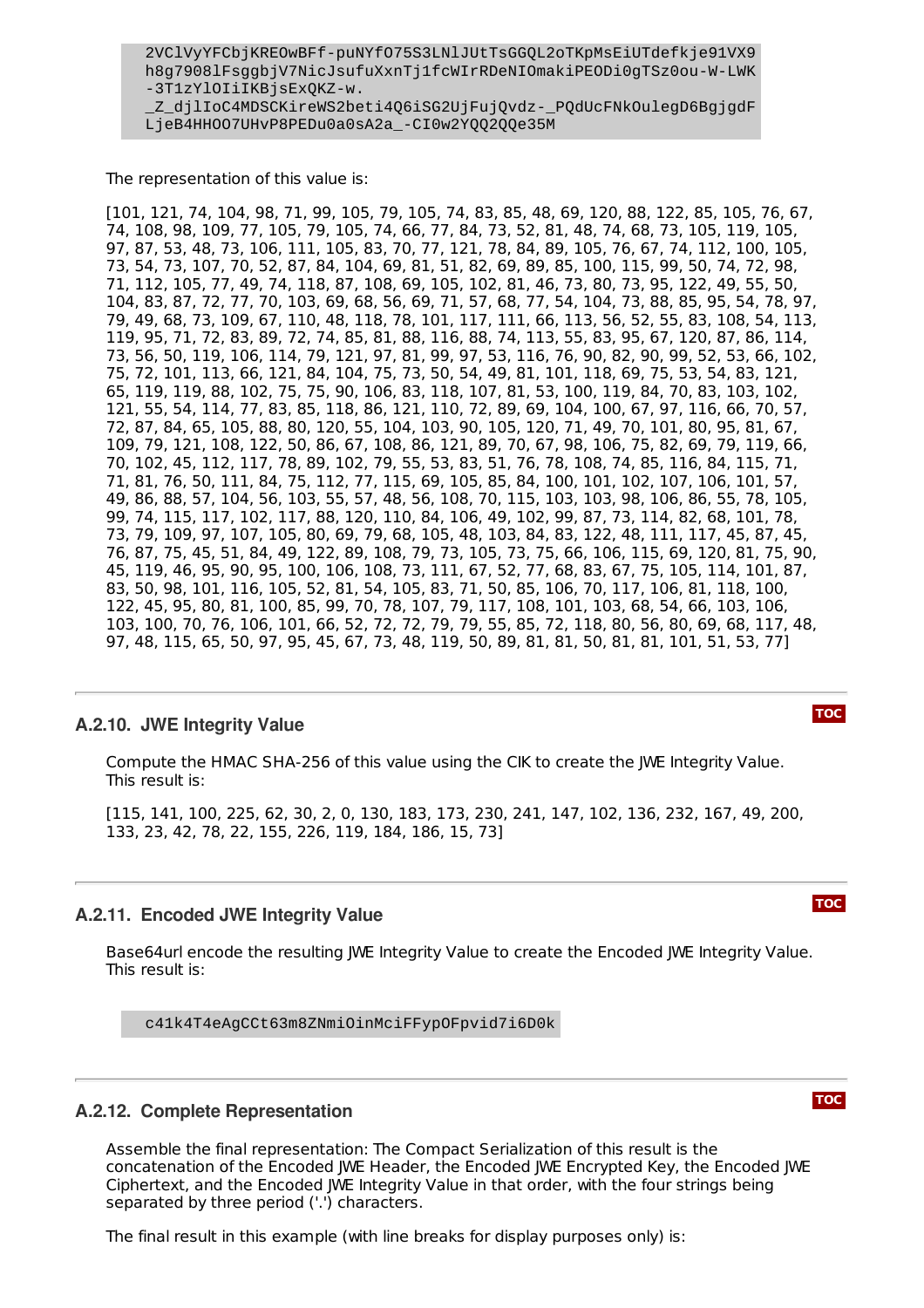eyJhbGciOiJSU0ExXzUiLCJlbmMiOiJBMTI4Q0JDIiwiaW50IjoiSFMyNTYiLCJp diI6IkF4WThEQ3REYUdsc2JHbGpiM1JvWlEifQ. IPI\_z172hSWHMFgED8EG9DM6hIXU\_6NaO1DImCn0vNeuoBq847Sl6qw\_GHSYHJUQ XtXJq7S\_CxWVrI82wjrOyaQca5tLZRZc45BfKHeqByThKI261QevEK56SyAwwXfK KZjSvkQ5dwTFSgfy76rMSUvVynHYEhdCatBF9HWTAiXPx7hgZixG1FeP\_QCmOylz 2VClVyYFCbjKREOwBFf-puNYfO75S3LNlJUtTsGGQL2oTKpMsEiUTdefkje91VX9 h8g7908lFsggbjV7NicJsufuXxnTj1fcWIrRDeNIOmakiPEODi0gTSz0ou-W-LWK -3T1zYlOIiIKBjsExQKZ-w. \_Z\_djlIoC4MDSCKireWS2beti4Q6iSG2UjFujQvdz-\_PQdUcFNkOulegD6BgjgdF

LjeB4HHOO7UHvP8PEDu0a0sA2a\_-CI0w2YQQ2QQe35M. c41k4T4eAgCCt63m8ZNmiOinMciFFypOFpvid7i6D0k

#### <span id="page-23-0"></span>**A.2.13. Validation**

This example illustrates the process of creating a JWE with a non-AEAD algorithm. These results can be used to validate JWE decryption implementations for these algorithms. Since all the algorithms used in this example produce deterministic results, the results above should be repeatable.

#### <span id="page-23-1"></span>**A.3. Example Key Derivation with Outputs <= Hash Size**

This example uses the Concat KDF to derive the Content Encryption Key (CEK) and Content Integrity Key (CIK) from the Content Master Key (CMK) in the manner described in Section 4.12 of **[\[JWA\]](#page-15-5)**. In this example, a 256 bit CMK is used to derive a 128 bit CEK and a 256 bit CIK.

The CMK value is:

[4, 211, 31, 197, 84, 157, 252, 254, 11, 100, 157, 250, 63, 170, 106, 206, 107, 124, 212, 45, 111, 107, 9, 219, 200, 177, 0, 240, 143, 156, 44, 207]

#### <span id="page-23-2"></span>**A.3.1. CEK Generation**

When deriving the CEK from the CMK, the ASCII label "Encryption" (169, 110, 99, 114, 121, 112, 116, 105, 111, 110]) is used. The input to the first hash round is the concatenation of the big endian number 1 ([0, 0, 0, 1]), the CMK, and the label. Thus the round 1 hash input is:

[0, 0, 0, 1, 4, 211, 31, 197, 84, 157, 252, 254, 11, 100, 157, 250, 63, 170, 106, 206, 107, 124, 212, 45, 111, 107, 9, 219, 200, 177, 0, 240, 143, 156, 44, 207, 69, 110, 99, 114, 121, 112, 116, 105, 111, 110]

The SHA-256 hash of this value, which is the round 1 hash output, is:

[249, 255, 87, 218, 224, 223, 221, 53, 204, 121, 166, 130, 195, 184, 50, 69, 11, 237, 202, 71, 10, 96, 59, 199, 140, 88, 126, 147, 146, 113, 222, 41]

Given that 128 bits are needed for the CEK and the hash has produced 256 bits, the CEK value is the first 128 bits of that value:

<span id="page-23-3"></span>[249, 255, 87, 218, 224, 223, 221, 53, 204, 121, 166, 130, 195, 184, 50, 69]

#### **A.3.2. CIK Generation**

When deriving the CIK from the CMK, the ASCII label "Integrity" ([73, 110, 116, 101, 103, 114, 105, 116, 121]) is used. The input to the first hash round is the concatenation of the big endian number 1 ([0, 0, 0, 1]), the CMK, and the label. Thus the round 1 hash input is:

**[TOC](#page-0-0)**

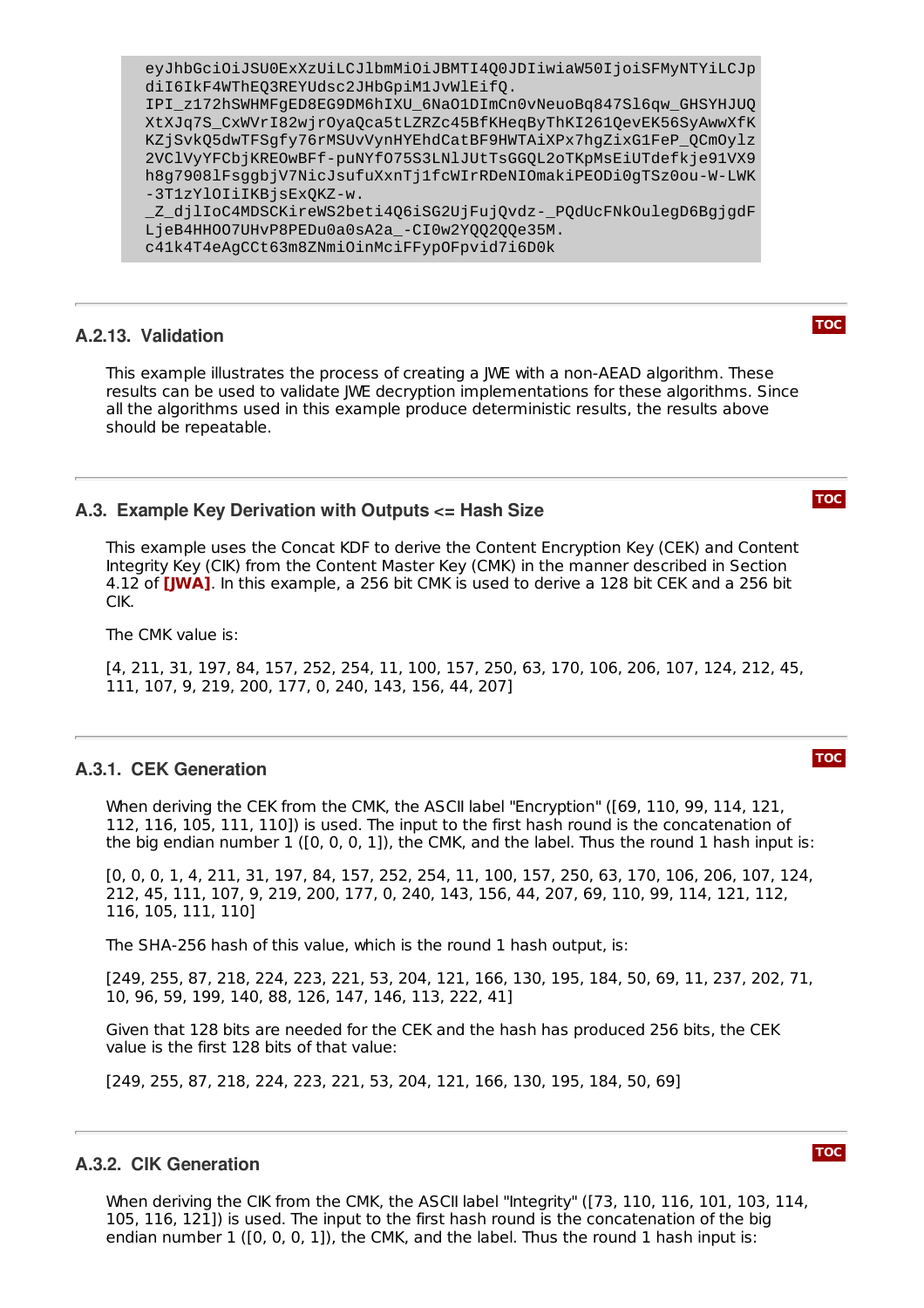[0, 0, 0, 1, 4, 211, 31, 197, 84, 157, 252, 254, 11, 100, 157, 250, 63, 170, 106, 206, 107, 124, 212, 45, 111, 107, 9, 219, 200, 177, 0, 240, 143, 156, 44, 207, 73, 110, 116, 101, 103, 114, 105, 116, 121]

The SHA-256 hash of this value, which is the round 1 hash output, is:

[218, 209, 130, 50, 169, 45, 70, 214, 29, 187, 123, 20, 3, 158, 111, 122, 182, 94, 57, 133, 245, 76, 97, 44, 193, 80, 81, 246, 115, 177, 225, 159]

Given that 256 bits are needed for the CIK and the hash has produced 256 bits, the CIK value is that same value:

[218, 209, 130, 50, 169, 45, 70, 214, 29, 187, 123, 20, 3, 158, 111, 122, 182, 94, 57, 133, 245, 76, 97, 44, 193, 80, 81, 246, 115, 177, 225, 159]

#### <span id="page-24-0"></span>**A.4. Example Key Derivation with Outputs >= Hash Size**

This example uses the Concat KDF to derive the Content Encryption Key (CEK) and Content Integrity Key (CIK) from the Content Master Key (CMK) in the manner described in Section 4.12 of **[\[JWA\]](#page-15-5)**. In this example, a 512 bit CMK is used to derive a 256 bit CEK and a 512 bit CIK.

The CMK value is:

[148, 116, 199, 126, 2, 117, 233, 76, 150, 149, 89, 193, 61, 34, 239, 226, 109, 71, 59, 160, 192, 140, 150, 235, 106, 204, 49, 176, 68, 119, 13, 34, 49, 19, 41, 69, 5, 20, 252, 145, 104, 129, 137, 138, 67, 23, 153, 83, 81, 234, 82, 247, 48, 211, 41, 130, 35, 124, 45, 156, 249, 7, 225, 168]

#### <span id="page-24-1"></span>**A.4.1. CEK Generation**

When deriving the CEK from the CMK, the ASCII label "Encryption" ([69, 110, 99, 114, 121, 112, 116, 105, 111, 110]) is used. The input to the first hash round is the concatenation of the big endian number 1 ([0, 0, 0, 1]), the CMK, and the label. Thus the round 1 hash input is:

[0, 0, 0, 1, 148, 116, 199, 126, 2, 117, 233, 76, 150, 149, 89, 193, 61, 34, 239, 226, 109, 71, 59, 160, 192, 140, 150, 235, 106, 204, 49, 176, 68, 119, 13, 34, 49, 19, 41, 69, 5, 20, 252, 145, 104, 129, 137, 138, 67, 23, 153, 83, 81, 234, 82, 247, 48, 211, 41, 130, 35, 124, 45, 156, 249, 7, 225, 168, 69, 110, 99, 114, 121, 112, 116, 105, 111, 110]

The SHA-256 hash of this value, which is the round 1 hash output, is:

[137, 5, 92, 9, 17, 47, 17, 86, 253, 235, 34, 247, 121, 78, 11, 144, 10, 172, 38, 247, 108, 243, 201, 237, 95, 80, 49, 150, 116, 240, 159, 64]

Given that 256 bits are needed for the CEK and the hash has produced 256 bits, the CEK value is that same value:

[137, 5, 92, 9, 17, 47, 17, 86, 253, 235, 34, 247, 121, 78, 11, 144, 10, 172, 38, 247, 108, 243, 201, 237, 95, 80, 49, 150, 116, 240, 159, 64]

#### <span id="page-24-2"></span>**A.4.2. CIK Generation**

When deriving the CIK from the CMK, the ASCII label "Integrity" ([73, 110, 116, 101, 103, 114, 105, 116, 121]) is used. The input to the first hash round is the concatenation of the big endian number 1 ([0, 0, 0, 1]), the CMK, and the label. Thus the round 1 hash input is:

[0, 0, 0, 1, 148, 116, 199, 126, 2, 117, 233, 76, 150, 149, 89, 193, 61, 34, 239, 226, 109, 71, 59, 160, 192, 140, 150, 235, 106, 204, 49, 176, 68, 119, 13, 34, 49, 19, 41, 69, 5, 20, 252, 145, 104, 129, 137, 138, 67, 23, 153, 83, 81, 234, 82, 247, 48, 211, 41, 130, 35, 124, 45, 156, 249, 7, 225, 168, 73, 110, 116, 101, 103, 114, 105, 116, 121]

**[TOC](#page-0-0)**

**[TOC](#page-0-0)**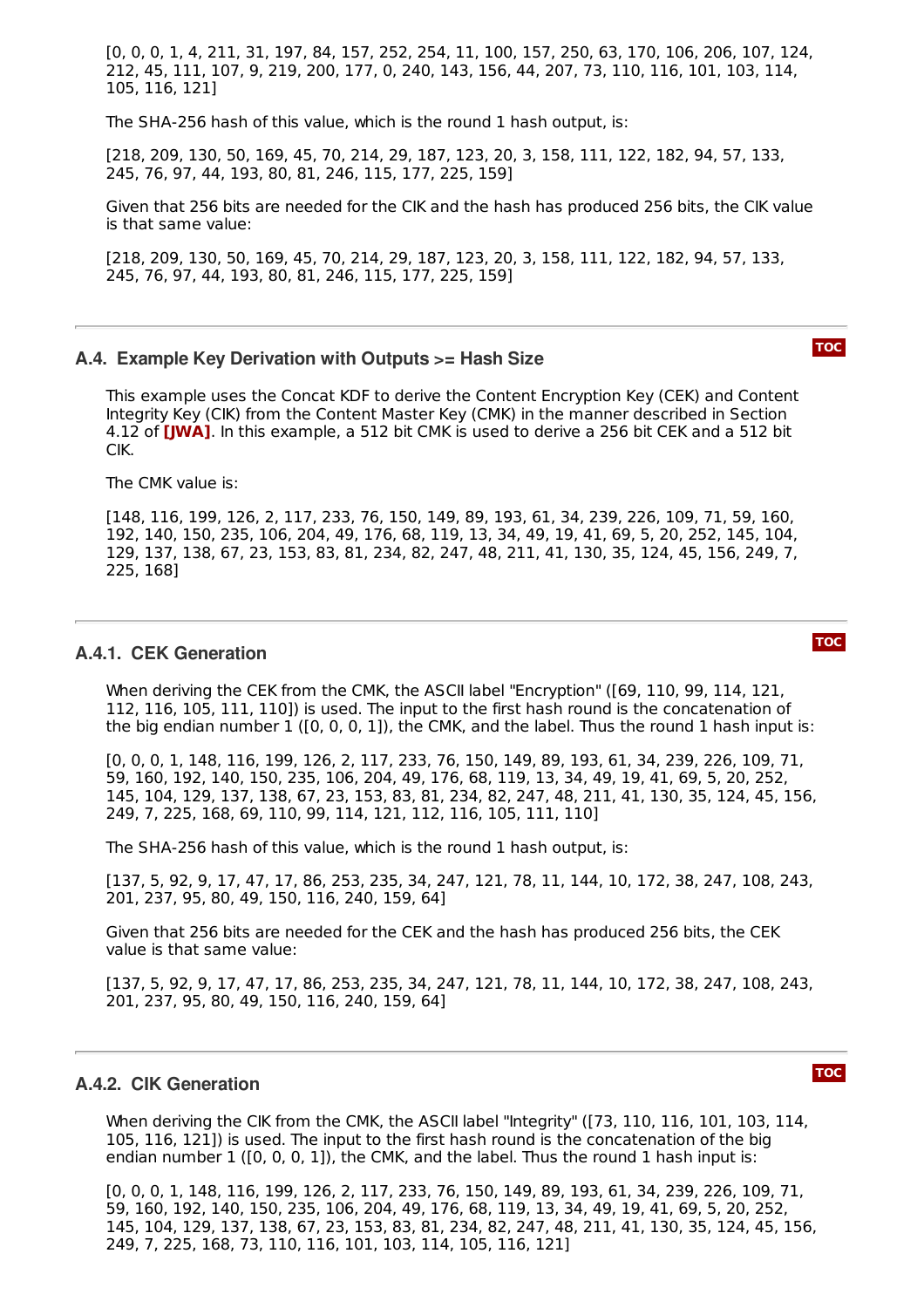The SHA-256 hash of this value, which is the round 1 hash output, is:

[11, 179, 132, 177, 171, 24, 126, 19, 113, 1, 200, 102, 100, 74, 88, 149, 31, 41, 71, 57, 51, 179, 106, 242, 113, 211, 56, 56, 37, 198, 57, 17]

Given that 512 bits are needed for the CIK and the hash has produced only 256 bits, another round is needed. The input to the second hash round is the concatenation of the big endian number 2 ([0, 0, 0, 2]), the CMK, and the label. Thus the round 2 hash input is:

[0, 0, 0, 2, 148, 116, 199, 126, 2, 117, 233, 76, 150, 149, 89, 193, 61, 34, 239, 226, 109, 71, 59, 160, 192, 140, 150, 235, 106, 204, 49, 176, 68, 119, 13, 34, 49, 19, 41, 69, 5, 20, 252, 145, 104, 129, 137, 138, 67, 23, 153, 83, 81, 234, 82, 247, 48, 211, 41, 130, 35, 124, 45, 156, 249, 7, 225, 168, 73, 110, 116, 101, 103, 114, 105, 116, 121]

The SHA-256 hash of this value, which is the round 2 hash output, is:

[149, 209, 221, 113, 40, 191, 95, 252, 142, 254, 141, 230, 39, 113, 139, 84, 44, 156, 247, 47, 223, 101, 229, 180, 82, 231, 38, 96, 170, 119, 236, 81]

Given that 512 bits are needed for the CIK and the two rounds have collectively produced 512 bits of output, the CIK is the concatenation of the round 1 and round 2 hash outputs, which is:

[11, 179, 132, 177, 171, 24, 126, 19, 113, 1, 200, 102, 100, 74, 88, 149, 31, 41, 71, 57, 51, 179, 106, 242, 113, 211, 56, 56, 37, 198, 57, 17, 149, 209, 221, 113, 40, 191, 95, 252, 142, 254, 141, 230, 39, 113, 139, 84, 44, 156, 247, 47, 223, 101, 229, 180, 82, 231, 38, 96, 170, 119, 236, 81]

#### <span id="page-25-0"></span>**Appendix B. Acknowledgements**

**Solutions for encrypting JSON content were also explored by JSON Simple [Encryption](#page-15-24) [JSE]** and [JavaScript](#page-15-25) Message Security Format [I-D.rescorla-jsms], both of which significantly influenced this draft. This draft attempts to explicitly reuse as many of the relevant concepts **from XML [Encryption](#page-15-23) 1.1** [W3C.CR-xmlenc-core1-20120313] and RFC [5652](#page-15-26) [RFC5652] as possible, while utilizing simple compact JSON-based data structures.

Special thanks are due to John Bradley and Nat Sakimura for the discussions that helped inform the content of this specification and to Eric Rescorla and Joe Hildebrand for allowing  ${\bf b}$  the reuse of text from [I-[D.rescorla](#page-15-25)-jsms] in this document.

Thanks to Axel Nennker, Emmanuel Raviart, Brian Campbell, and Edmund Jay for validating the examples in this specification.

#### <span id="page-25-1"></span>**Appendix C. Document History**

**[TOC](#page-0-0)**

**[TOC](#page-0-0)**

[[ to be removed by the RFC editor before publication as an RFC ]]

-05

- Support both direct encryption using a shared or agreed upon symmetric key, and the use of a shared or agreed upon symmetric key to key wrap the CMK.
- Added statement that "StringOrURI values are compared as case-sensitive strings with no transformations or canonicalizations applied".
- Updated open issues.
- Indented artwork elements to better distinguish them from the body text.

-04

- Refer to the registries as the primary sources of defined values and then secondarily reference the sections defining the initial contents of the registries.
- **Normatively reference XML [Encryption](#page-15-23) 1.1** [W3C.CR-xmlenc-core1-20120313] for its security considerations.
- Reference draft-jones-jose-jwe-json-serialization instead of draft-jones-json-webencryption-json-serialization.
- Described additional open issues.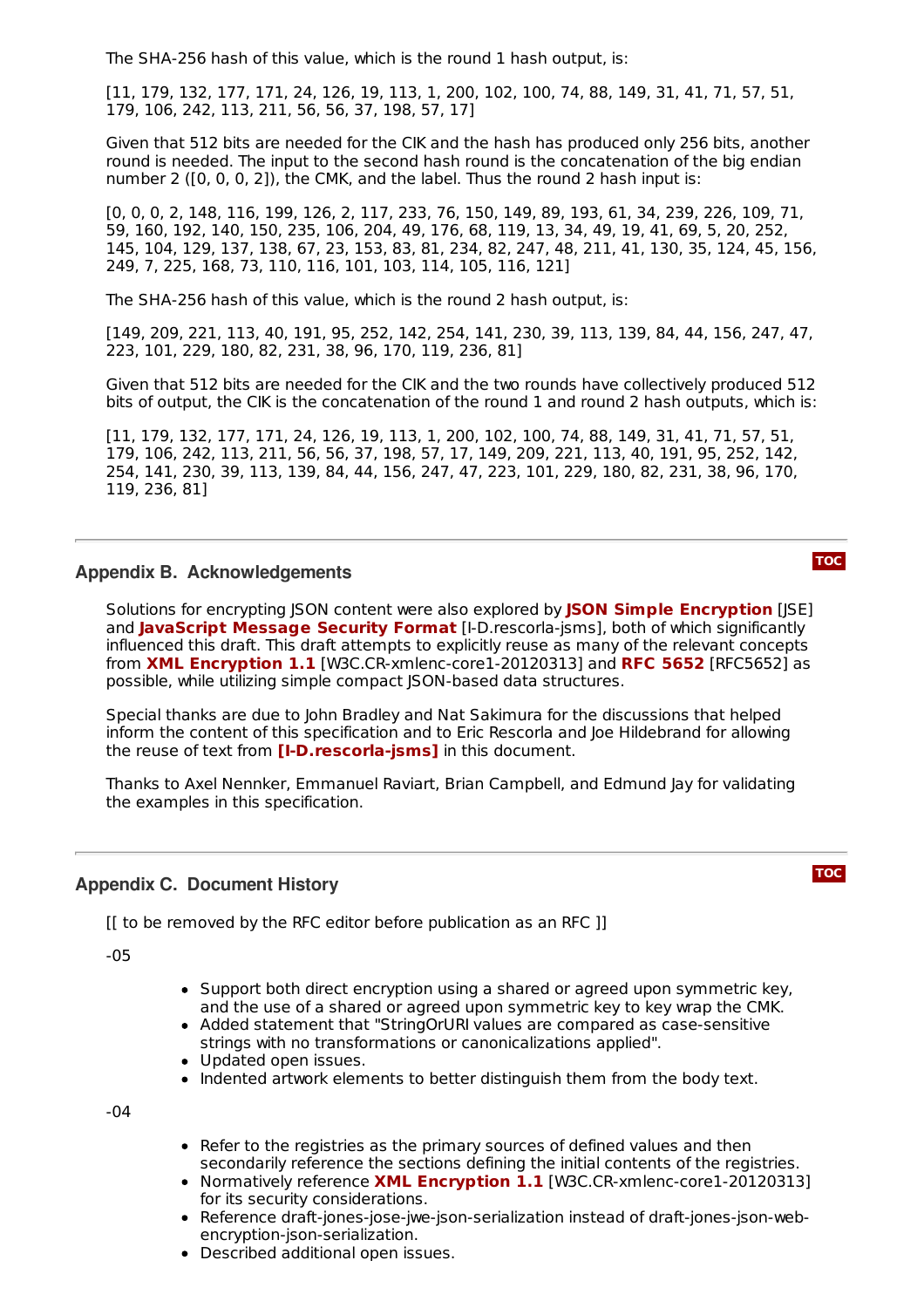• Applied editorial suggestions.

- Added the kdf (key derivation function) header parameter to provide crypto agility for key derivation. The default KDF remains the Concat KDF with the SHA-256 digest function.
- Reordered encryption steps so that the Encoded IWE Header is always created before it is needed as an input to the AEAD "additional authenticated data" parameter.
- Added the cty (content type) header parameter for declaring type information about the secured content, as opposed to the typ (type) header parameter, which declares type information about this object.
- Moved description of how to determine whether a header is for a JWS or a JWE from the JWT spec to the JWE spec.
- Added complete encryption examples for both AEAD and non-AEAD algorithms.
- Added complete key derivation examples.
- Added "Collision Resistant Namespace" to the terminology section.
- Reference ITU.X690.1994 for DER encoding.  $\bullet$
- Added Registry Contents sections to populate registry values.
- Numerous editorial improvements.

-02

- When using AEAD algorithms (such as AES GCM), use the "additional authenticated data" parameter to provide integrity for the header, encrypted key, and ciphertext and use the resulting "authentication tag" value as the JWE Integrity Value.
- Defined KDF output key sizes.
- Generalized text to allow key agreement to be employed as an alternative to key wrapping or key encryption.
- Changed compression algorithm from gzip to DEFLATE.
- Clarified that it is an error when a kid value is included and no matching key is found.
- Clarified that IWEs with duplicate Header Parameter Names MUST be rejected.
- Clarified the relationship between typ header parameter values and MIME types.
- Registered application/jwe MIME type and "IWE" typ header parameter value.
- Simplified JWK terminology to get replace the "JWK Key Object" and "JWK Container Object" terms with simply "JSON Web Key (JWK)" and "JSON Web Key Set (JWK Set)" and to eliminate potential confusion between single keys and sets of keys. As part of this change, the header parameter name for a public key value was changed from jpk (JSON Public Key) to jwk (JSON Web Key).
- Added suggestion on defining additional header parameters such as  $x5t#S256$ in the future for certificate thumbprints using hash algorithms other than SHA-1.
- Specify RFC 2818 server identity validation, rather than RFC 6125 (paralleling the same decision in the OAuth specs).
- Generalized language to refer to Message Authentication Codes (MACs) rather than Hash-based Message Authentication Codes (HMACs) unless in a context specific to HMAC algorithms.
- Reformatted to give each header parameter its own section heading.

-01

- Added an integrity check for non-AEAD algorithms.
- Added jpk and x5c header parameters for including JWK public keys and X.509 certificate chains directly in the header.
- Clarified that this specification is defining the JWE Compact Serialization. Referenced the new JWE-JS spec, which defines the JWE JSON Serialization.
- Added text "New header parameters should be introduced sparingly since an implementation that does not understand a parameter MUST reject the JWE".
- Clarified that the order of the encryption and decryption steps is not significant in cases where there are no dependencies between the inputs and outputs of the steps.
- Made other editorial improvements suggested by JOSE working group participants.